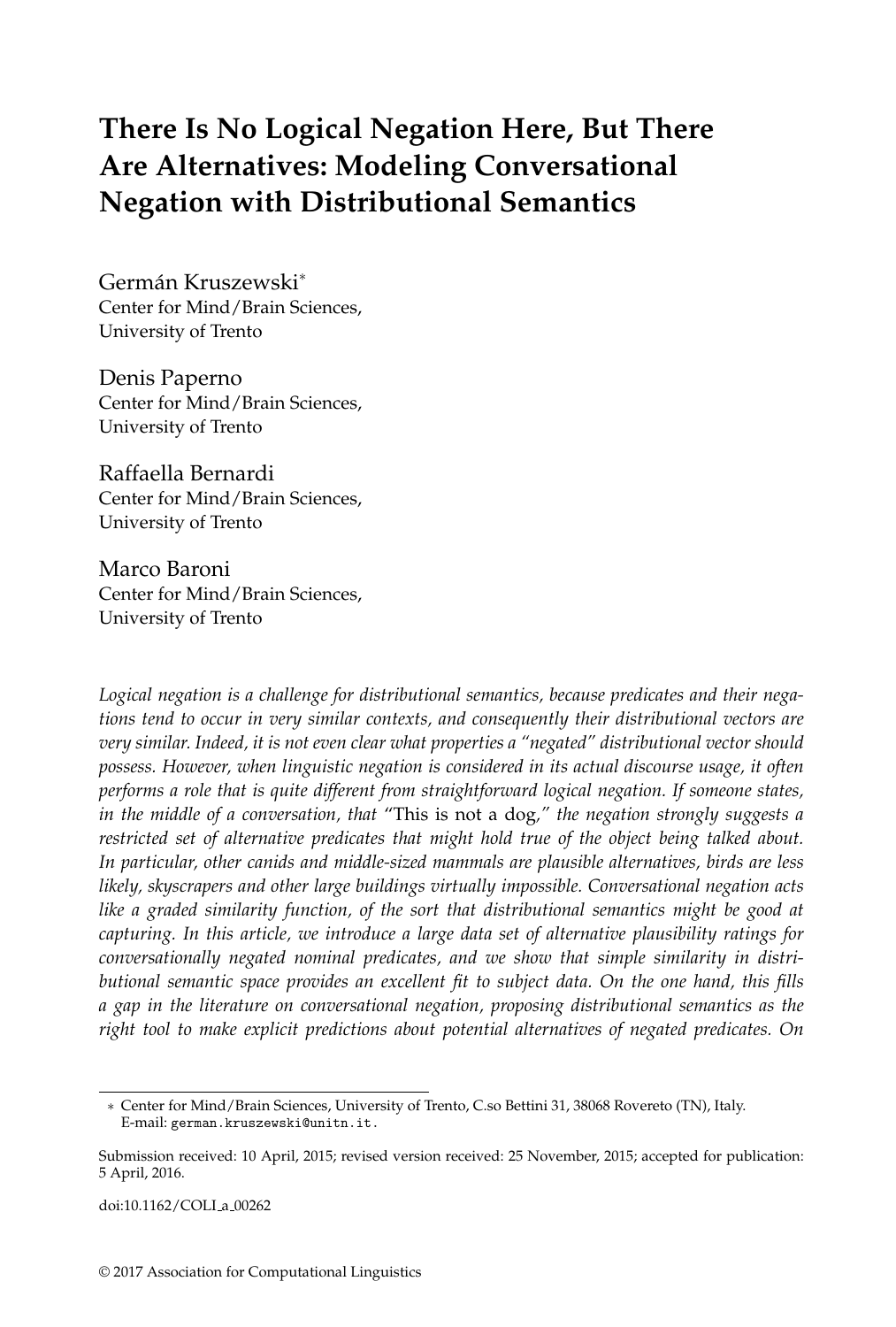*the other hand, the results suggest that negation, when addressed from a broader pragmatic perspective, far from being a nuisance, is an ideal application domain for distributional semantic methods.*

# **1. Introduction**

Distributional semantics (DS) derives vector-based representations of the meaning of words and other linguistic expressions by generalizing over the contexts in which such expressions occur in large text corpora (Turney and Pantel 2010; Erk 2012). By exploiting the rich commonsense knowledge encoded in corpora and a continuous notion of relatedness that is well-suited to capture the fuzzy nature of content-word semantics, DS representations can successfully model lexical aspects of meaning such as synonymy (Landauer and Dumais 1997), word analogy (Mikolov, Yih, and Zweig 2013), selectional preferences (Erk, Padó, and Padó 2010), and, to a certain extent, hypernymy (Roller, Erk, and Boleda 2014). There is, however, virtually no evidence that DS can capture the semantic properties of grammatical terms such as conjunctions, determiners, or adverbial particles. The very notion of continuous similarity that is so powerful in modeling lexical phenomena is problematic when it comes to capturing the discrete logical operations that are typically associated with the meaning of grammatical terms.

Adverbs and determiners expressing negation, such as English *no* and *not*, receive a very elegant treatment in logic-based approaches: if *dog* denotes the (appropriately indexed) set of all dogs, then *no dog* denotes the complement of the set. However, there is no straightforward "negation" operation that, when applied to the DS vector of *dog*, would derive a *no dog* vector capturing the same complement intuition in vector space. Moreover, negated elements tend to occur in the same contexts of their affirmative counterparts (cf.: *A dog was barking*, *No dog was barking*). Consequently, corpus-induced vectors of predicates and their negations are very similar. This "contextual invariance" of negation is indeed a well-known problem also in lexical semantics, where it has been observed that vectors of words and their (lexicalized) opposites tend to be extremely similar (Mohammad et al. 2013).

In this article, we argue that the problems with negation in DS arise because we are trying to capture a purely logical kind of negation that is neither well-suited to DS nor particularly useful for modeling real-life language usage. If we isolate *dogs* and *nondogs* in the lab, the logical approach is very appealing: *non-dogs* include anything that is not a dog. However, consider which of the following two sentences is more likely to be uttered in a natural conversational context:

- (1) a. This is not a dog... it is a wolf.
	- b. This is not a dog. . . it is a screwdriver.

If the negation of a predicate is just the complement of the corresponding set, then Examples (1a) and (1b) should be equally plausible. However, Example (1a) is clearly more natural than (1b).

Looking beyond the purely logical aspects of negation, a long tradition in formal semantics, pragmatics and psycholinguistics has stressed that, in actual conversational contexts, negation is not just excluding possible denotata of the predicates it takes scope over, but also suggesting the truth of an *alternative* assertion. Alternativehood (the possibility of an expression to constitute an alternative to a negated item) seems very well-suited to be modeled in DS. It is obviously similarity-based. It is, more specifically, tied to a *contextual* notion of similarity: We expect plausible alternatives to be objects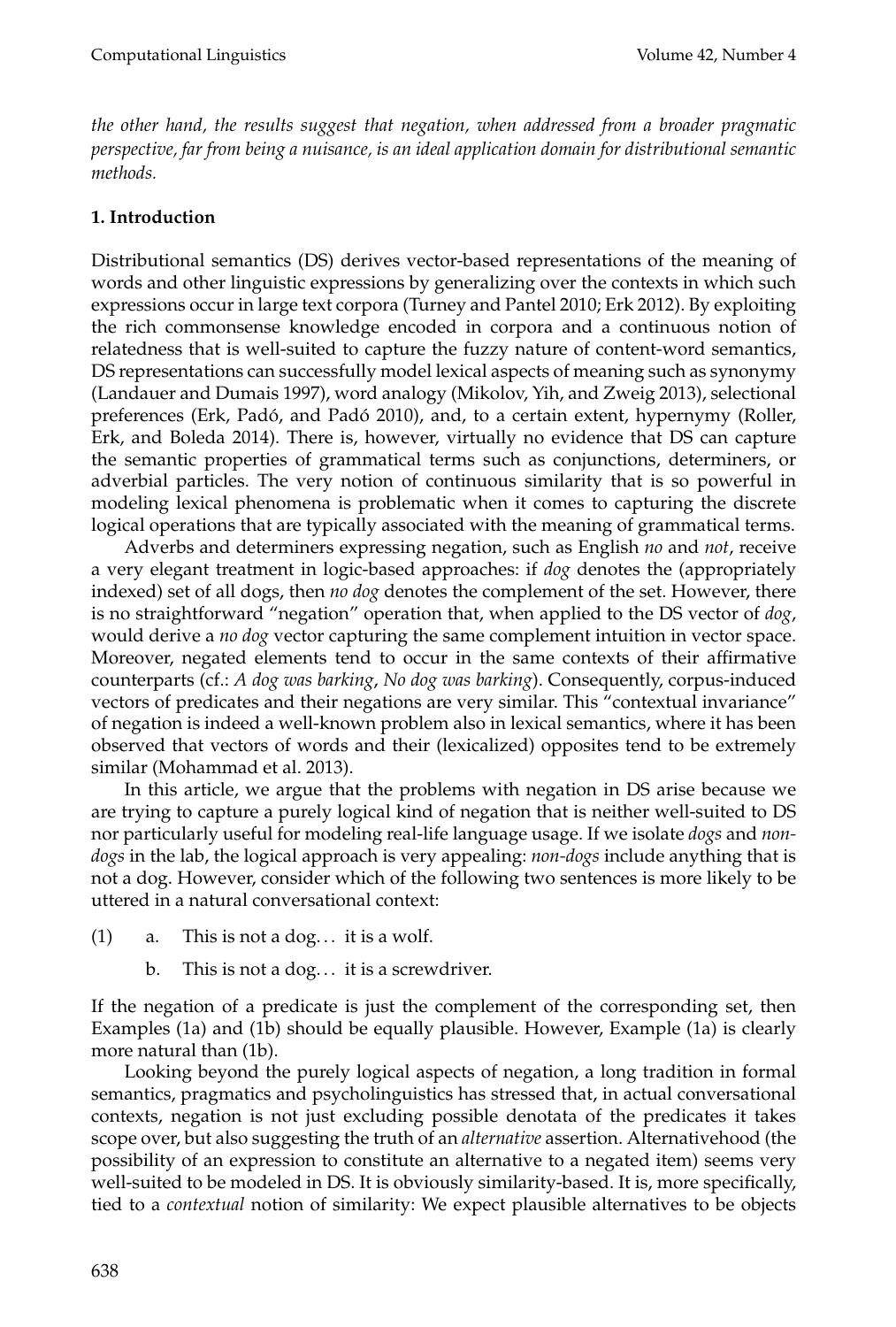or events that tend to occur in contexts that are typical of the negated ones. Finally, alternativehood, just like many lexical properties successfully modeled in DS, is an inherently graded property. Consider:

- $(2)$  a. This is not a dog... it is a tarantula.
	- b. This is not a dog. . . it is a conference call.

Sentence (2a) is more surprising than (1a), but arguably less so than (1b). In turn, the contingencies in which the latter might be uttered, although undoubtedly bizarre, are still easier to conceive than those that would justify uttering Example (2b).

The first goal of the current article is then to introduce the computational linguistics community to the pragmatic, alternative-licensing view of negation, that we will call **conversational negation**.

Second, we illustrate how DS can contribute, from a new angle, to the literature on alternativehood under conversational negation. Thanks to its ability to automatically identify potential alternatives in a large vocabulary of linguistic expressions, DS allows us to make predictions about *which* elements fall into the (fuzzy) alternative set of a negated expression. This is a new contribution to studies on the semantics of alternatives (in negation or other domains), where authors rely instead on their intuition to pick a small number of candidate alternatives.

Our main empirical contributions are to provide a set of subject-rated negatedpredicate/alternative statements, and to predict these ratings with DS. We collect alternativehood judgments in two (minimal) sentential contexts, and study how both sentential context and the negated-item/alternative relation affect the judgments. The most striking result of the computational simulations is how good simple distributional similarity is at predicting the plausibility of an alternative. This measure comes so close to an estimated upper bound that we can only improve over it by a small margin when we use compositional methods and supervision to take sentential context and the specifics of negation into account.

Finally, we present some conjectures on what a DS-based theory accounting for conversational negation could look like. We argue that negation should not be modeled as part of the static distributional representation of a single statement, but as a function that, given the negated predicate, produces a probability distribution over the predicates that are most likely to follow. This approach suggests, more generally, adopting a *dynamic* view of DS, not unlike the one that has been prominent for decades in other areas of semantics.

The rest of this article is structured as follows. Section 2 reviews attempts to model (logical) negation in DS. Section 3 surveys the literature on alternative-licensing conversational negation. Our data set containing subject plausibility ratings for negateditem/alternative pairs is introduced and analyzed in Section 4. In Section 5, we use DS to model the ratings in the data set. We conclude in Section 6 by looking at the theoretical implications of our work, as well as suggesting directions for further study.

# **2. Negation in Distributional Semantics**

Because distributional semantics has traditionally focused on lexical aspects of meaning, negation has mostly been tackled, implicitly, as part of the study of opposites (*hot* and *cold*), or, more generally, "contrasting" words (*warm* and *cold*). A survey of the relevant DS literature is provided by Mohammad et al. (2013). The consensus view is that contrasting words tend to occur in similar contexts (Mohammad et al. even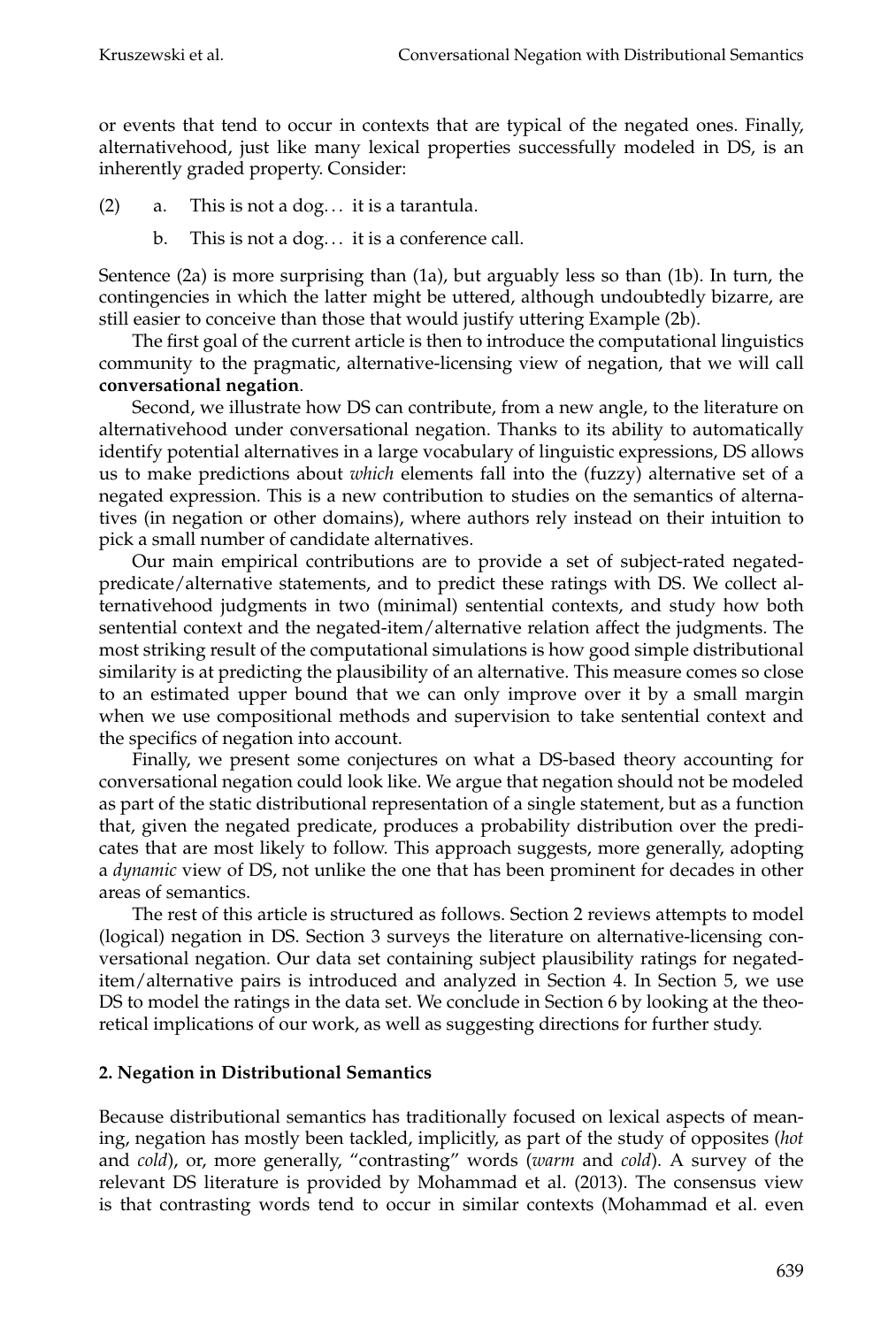propose a "distributional hypothesis of highly contrasting pairs" stating that highly contrasting pairs occur in similar contexts more often than non-contrasting word pairs). Thus, it is impossible to distinguish them from non-contrasting related words (e.g., synonyms) using standard distributional similarity measures, and ad hoc strategies must be devised.

Widdows (2003) presented a pioneering study of explicit negation in DS. The assumption of that work is that negated word meanings should be orthogonal, which is to say that they should not share any common feature. Specifically, Widdows proposes a binary negation operator, *NOT*(*A*, *B*), which projects the vector representing *A* onto the orthogonal space of the *B* vector. In logical terms, this can be seen as conjunction with a negated predicate  $(A \wedge \neg B)$ . The orthogonality assumption makes perfect sense for the information retrieval applications envisioned by Widdows (*web NOT internet*), but it is too strict to characterize the linguistic predicates of the relevant form in general (*Italian but not Roman* refers to somebody who shares many properties with Romans, such as that of speaking Italian).

Interest in grammatical words in general, and negation in particular, has recently risen thanks to the development of *compositional* DS models (Mitchell and Lapata 2010; Baroni 2013). A shared assumption within this framework is that the operation performed by negation on vectors should be defined a priori, attempting to mimic the logical properties of negation, rather than being induced from distributional data. Clark, Coecke, and Sadrzadeh (2008) explore the idea that sentences live in a space spanned by a single "truth-denoting" basis  $(\vec{1})$ , with the origin  $(\vec{0})$  corresponding to "false." A sentence like *John likes Mary* is represented by  $\vec{1}$  if the sentence is true,  $\vec{0}$  otherwise. In this framework, further elaborated by Coecke, Sadrzadeh, and Clark (2010), negation is elegantly modeled as a swap matrix. Related approaches have been presented by Preller and Sadrzadeh (2011) and Grefenstette (2013). All this work, however, is purely theoretical, and it is not clear how the proposed models would be implemented in practice. Moreover, treating negation as a swapping operator only makes sense in the abstract scenario of a vector space representing truth values. If vectors of sentences and other expressions are instead distributional in nature (e.g., representing distributions over possible contexts), it is far from clear that swapped vectors would capture linguistic negation.

Indeed, Hermann, Grefenstette, and Blunsom (2013) argue that negation should not affect all dimensions in a vector, because a word, when negated, does not change its domain: The vector representation of *not blue* should still be close to that of other colors (Hovy [2010] also defends a similar view). Hermann and colleagues propose that vectors should include distinct "domain" and "value" features, and negation would modify (change sign and possibly rescale) only the latter. In this way, *not blue* would still be in the color domain, but its chromatic values would differ from those of *blue*. Extrapolating to nouns, under this proposal we might expect *not dog* to still belong to the canid domain, but with different values from those that specifically characterize dogs. This would capture the intuition we spelled out in the introduction that a wolf is a better non-dog than a screwdriver. However, the proposal of Hermann and colleagues is, again, purely theoretical, and we do not see how domain and value features with the desired properties could be induced from corpora on a large scale.

Such is the difficulty to model negation and other logical terms in DS that Garrette, Erk, and Mooney (2013) have proposed a division of labor between DS, handling lexical relations between content words, and first-order logic, accounting for the semantics of grammatical terms. In this framework, the issue of the distributional meaning of negation does not arise.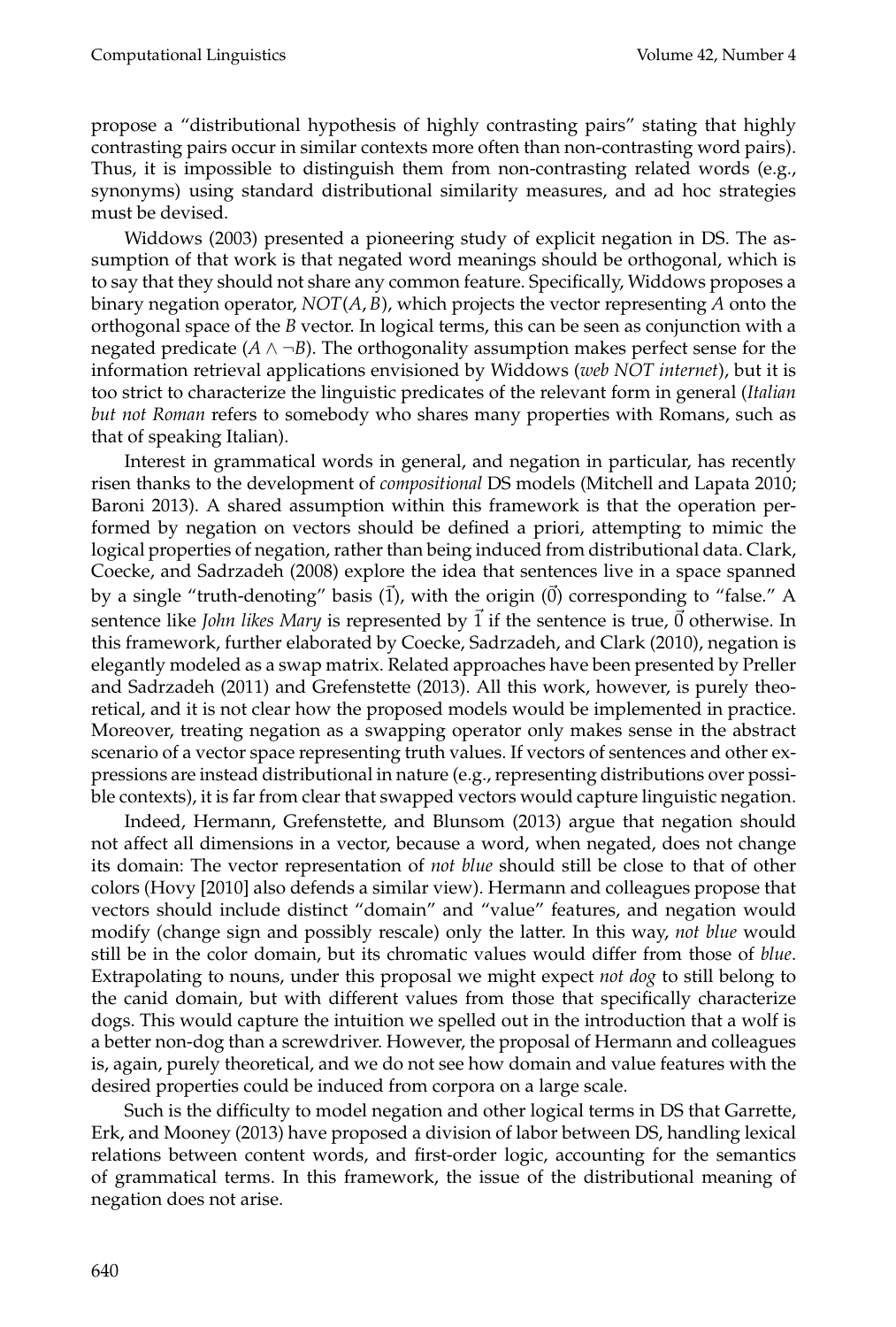Finally, because of the theoretical nature of most of the relevant work, we lack benchmarks to evaluate empirical models of negation in DS.

# **3. Conversational Negation and Alternative Sets**

As already pointed out by Horn (1972), all human languages have negation and no other animal communication system includes negative utterances. This alone makes linguistic negation intriguing and justifies the huge amount of literature dedicated to it. Furthermore, linguistic negation seems to play different roles and therefore constitutes a challenge for any formal theory. On the one hand, negation works as a truth-functional operator, and as such it has attracted philosophers and formal semanticists, for example, for its scope ambiguity behavior. However, linguistic negation also works as a conversational illocutionary marker, causing non-literal interpretations of propositions, and as such it has attracted the attention of linguists, psychologists, and epistemologists. Conversational negation is something different from a logical truth-functional operator that flips the values of its argument. In particular, in actual linguistic usage, the negation of a predicate often suggests that one of a set of alternatives might be holding.

The alternative set view of negation traces back, on the one hand, to Grice's conversational maxims (Grice 1975) and Horn's principle of alternate implicatures (Horn 1972), and, on the other, to the "alternative semantics" theory of focus (Rooth 1985).

Implicatures as studied in pragmatics are part of sentence interpretation on top of the strictly logical meaning. A commonly assumed mechanism for generating implicatures to a statement is to take alternatives of the statement as false. For instance, *Some dogs bark* implicates that the alternative *All dogs bark* is false, even though it is compatible with the literal interpretation of the sentence ("there are some dogs barking"). This derives pragmatic strengthening of a class of scalar elements (*some* > *some but not all*, *can* > *can but does not have to*, etc.).

Under the alternative semantics theory of focus (Rooth 1985), sentences are assigned, in addition to their usual semantic values, an alternative set. For a sentence *John likes JANE* with focus on the individual liked by the subject, the alternative set is the set of all propositions of the form {[[john likes *x*]]|*x* an individual}. Another analytical option is the so-called "structured meaning approach to focus," which considers alternatives only to parts of the sentence, for example, the noun *Jane*, but not to whole propositions (Krifka 1992). The two theories formalize the meaning of focus-sensitive operators differently, but, importantly for us, both assume the notion of semantic alternatives to be crucial for focus interpretation.

Perhaps the most widely known use of focus alternatives is the semantic analysis of focus particles such as *even* or *only*. But students of focus noticed that negation is also sensitive to them: *Not A* implies the truth of an alternative to *A*, for example, *John doesn't like JANE* suggests that John likes someone else. *This is not a boy* suggests an alternative assertion (*This is a girl*; *This is a man*); see Kratzer (1989, p. 646) for an explicit intensional analysis of negation in terms of focus alternatives. Negation, seen as a focus operator, is similar but logically opposite to *only*: whereas *John only likes JANE* means that John likes Jane but does not like anyone else, *John doesn't like JANE* means that John does not like Jane but likes someone else. Non-trivial interaction with focus alternatives is very typical for usage of negation in natural language, so negation is rarely used in a purely logical sense.

As usually assumed, the alternative set for a sentence is the set of semantic values resulting from replacing the negated element with arbitrary values of the right semantic type. However, it is clear that not all alternatives are created equal. The most plausible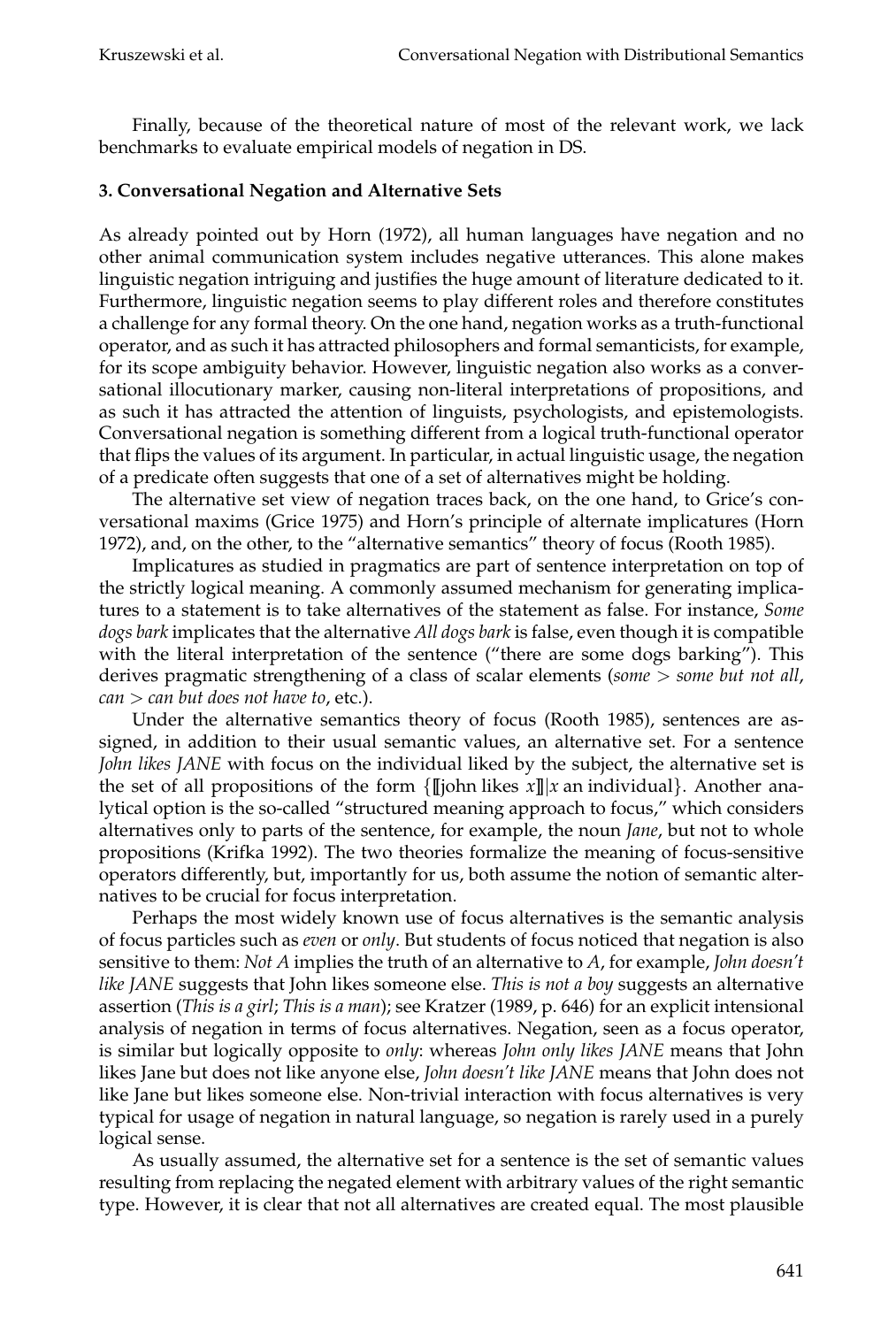ones are relevant across many varied contexts, whereas others require a heavy contextual pressure to become acceptable. For example, *boy* and *submarine* are of the same semantic type (that of unary predicates), but it requires a very unusual context for *This is not a boy* to suggest *This is a submarine*. 1 In most contexts a limited set of predicates (*girl*, *man*, etc.), all related to *boy*, constitute viable alternatives, and *submarine* is not one of them. So, although it is true that context affects the set of relevant alternatives, the most prominent ones are largely predictable from the propositional content of the utterance.

The plausibility of alternatives has been studied from a psychological angle, using reasoning tasks such as the construction of settings that verify or falsify a given rule (Evans 1972) or selection of information critical for determining the truth of a rule (Wason 1966). The alternative possibilities primed by negation have been said to be "the most likely or relevant members of the complement set" (Oaksford 2002, page 140). In particular, Oaksford and Stenning (1992) identify several mechanisms used for constraining contrast classes (viz. alternative sets): focus/intonation, high-level relations, and world knowledge. They take the sentence *Johnny didn't travel to Manchester by train* as an example. Different contrast classes will be built based on where the focus is put (Johnny vs. Manchester vs. train.). The high-level traveling schema relation imposes constraints for each slot (travelers, destinations, or mode of transportation). Other constraints are imposed by world knowledge. For example, if you are traveling from London, the vehicle of choice is unlikely to be a ship. In short, Oaksford and Stenning conclude that (emphasis ours) "the contrast-class members should be as *similar* as possible, in the relevant respects, to the negated constituent" (page 849).

Psychologists have also extensively investigated the issue of whether the presence of negation automatically evokes a set of alternatives ("search for alternatives" view) (Oaksford and Stenning 1992; Oaksford 2002) or whether the direct effect of negation is just one of information denial ("quasi-literal" view) (Evans, Clibbens, and Rood 1996). Even under this second view, alternatives can still be evoked and explored at a later interpretation stage. Indeed, based on behavioral evidence, Prado and Novek (2006, page 327) propose to reconcile the two views by concluding that "an initial reading of a negation will be narrow [viz. literal] and in some scenarios this might be enough. [..] A search for alternatives arises, but as part of a secondary effort to interpret the negation in the proposition." More recently, Ferguson, Sanford, and Leuthold (2008) presented eye-movement and ERP evidence in favor of the search for alternative view. Neither side of this debate denies that alternatives play an important role in the interpretation of negated statements, and we do not take a stand on it.

A phenomenon that is intuitively related to alternativehood is the degree of plausibility of a negated identity. Wason (1965, 1971) has claimed that the interpretation of negative statements of this kind is easier when the sentence negates a presupposition, something that is believed to be true. In this view, the sentence *The whale is not a fish* is easier to interpret than *The whale is not a motorcycle*. While negation underlines the difference between two terms, at the same time it presupposes that they are similar: It is pragmatically reasonable to negate that two terms are the same thing when they can be confused. An alternative approach to this view is proposed by Clark (1974), who claims that comprehending negation relies on detecting differences between the proposition negated and the actual state of affairs. This predicts that, when two things are dissimilar, it should be easier to perceive one of them as a negation of the other: *The*

<sup>1</sup> For example, in a vision test, the patient might be asked to discriminate pictures of boys from pictures of submarines. In such a context, *This is not a boy* is uttered to imply *This is a submarine*.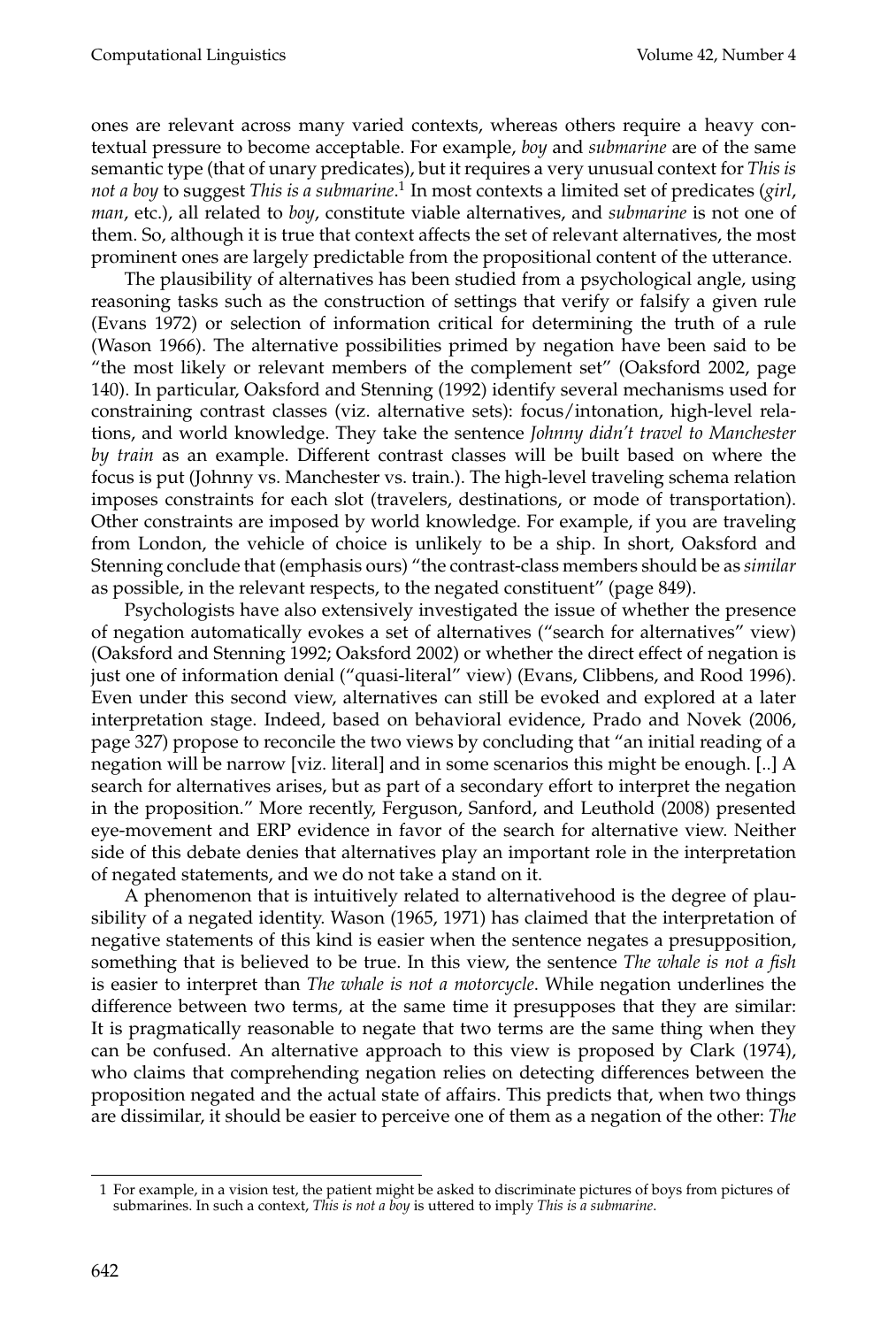*whale is not a motorcycle* should then be easier to interpret than *The whale is not a fish*. Cherubini and Mazzocco (2003), among others, have tested these theories, finding that similarity facilitates comprehension of negation across various experimental settings. These results establish a connection between alternativehood in psychological studies and the similarity relation captured by DS that we are going to investigate in the remainder of the article.

To conclude, the notion of conversational negation licensing an alternative set is useful to account for linguistic and psychological data. Moreover, alternatives appear to be linked to negated expressions by a relation of similarity. However, all studies we are aware of base their claims on a small number of hand-picked examples of felicitous or implausible alternatives. As a consequence, no model has been proposed that, given a negated element and an arbitrary predicate, makes explicit predictions about how plausible it is for the predicate to fall into the alternative set of the negated element. In the remainder of this article, we introduce a large data set of alternative plausibility ratings, and propose DS as a model to predict the plausibility of potential alternatives.

# **4. A Data Set of Alternative Plausibility Ratings**

This section documents the creation and structure of our data set of plausibility ratings for alternatives to a negated predicate. We describe in turn the sentential frames we used, the sources of negated-predicate/alternative word pairs, the rating collection procedure, and its outcome.

# **4.1 Selecting Sentential Contexts**

Semantic (or pragmatic) alternatives are defined for all types of interpreted constituents, from words to phrases to full sentences. Because our study is the first of its kind, it is best to start simple. We decided to focus on alternatives to common nouns, but, because a noun in isolation does not constitute a very natural utterance, we placed each noun in a minimal sentential context. The two simple options we adopt include using the noun predicatively in a classification statement (*This is (not) N*) (*IT* context) and having the noun existentially quantified (*There is (no) N here*) (*THERE* context) (of course, we do not claim such contexts to exhaust the spectrum of natural language negation usages). In both cases, context does not add much information, and the main burden lies on the noun itself.

Still, we are aware that even the simple constructions we are considering carry different pragmatic effects. The *IT* context has a "correction" reading whereas the *THERE* context has the flavor of an "at least" reading with the alternative compensating for the lack of the negated term. Moreover, *This is not N* suggests that the alternative should be a noun denoting something that could substitute or be taken for *N*. *There is no N*, on the other hand, suggests *situations* similar to ones in which there is *N*. Sets of salient alternatives in the two contexts need not be identical. For example, *There is no piano here. . .* might be plausibly continued with *. . . but there is music*, since pianos and music appear in similar situations. On the other hand, *This is not a piano, it is music* sounds odd, because pianos and music are very different things.

We consider the presence of these subtle differences a positive aspect of our setting: If we find that ratings are essentially comparable across contexts, then we have some evidence that we are getting stable and general alternativehood ratings. Should, instead, systematic differences emerge, we could gain preliminary empirical insights on how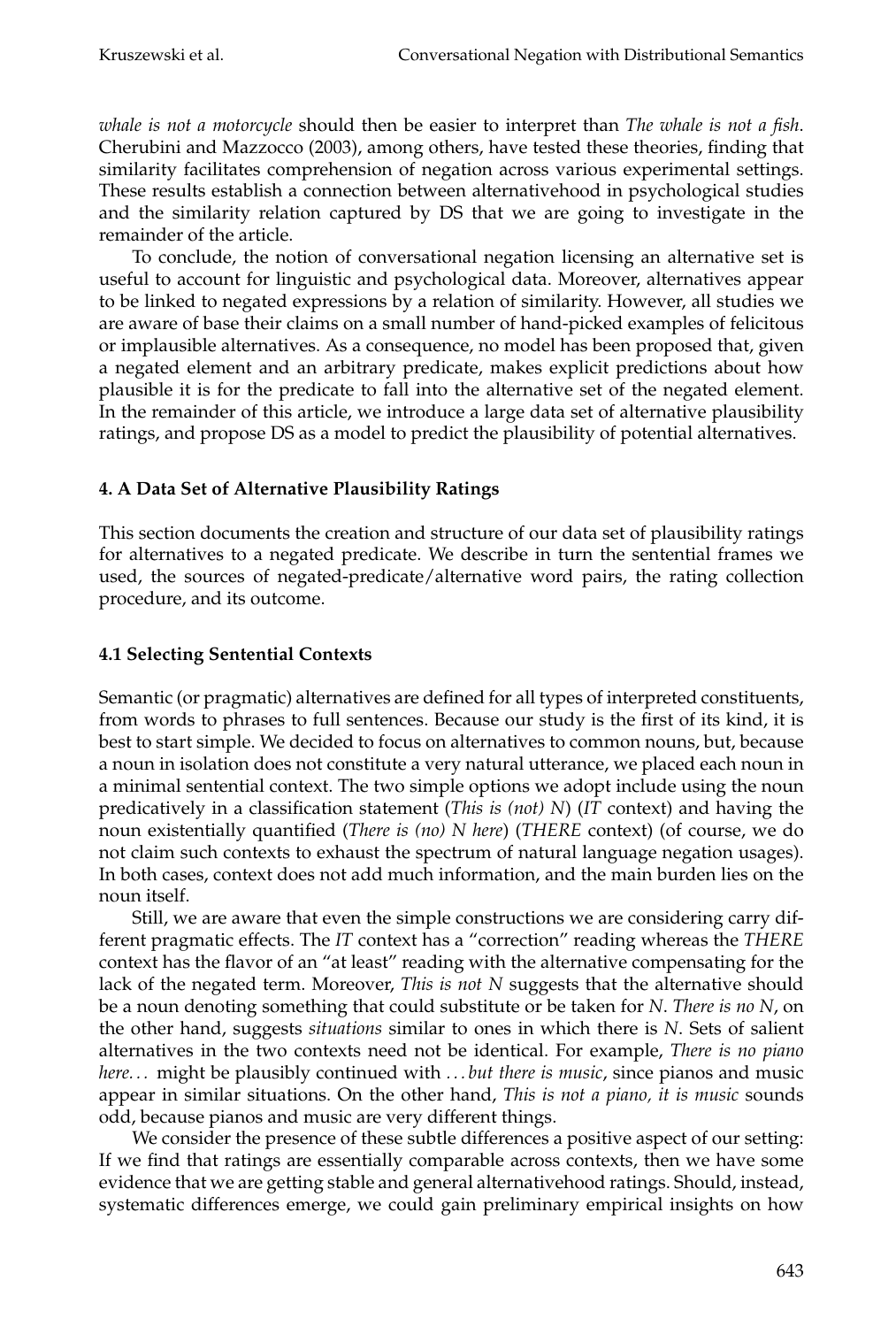sentential, as opposed to purely lexical, factors affect alternatives. We will briefly come back to this point in the analysis of subject ratings.

Asking participants to provide direct judgment on alternatives would require more explicit understanding of linguistic pragmatics than one can expect from a naive speaker, even with some training. Instead, we ask subjects to rate the explicit conjunction of the negated predicate and the alternative, as a close proxy for alternativehood. So for instance, instead of asking "Does *This is not a dog* plausibly evoke the alternative *This is a cat*?," we ask the more intuitive question: "How plausible is the sentence *This is not a dog, it is a cat*?" The corresponding THERE context is *There is no dog here, but there is a cat*, with *but* added as it makes the sentence more natural.

## **4.2 Selecting Potential Alternatives**

As just discussed, our stimuli contain exactly two content words—a noun either in a predicative or in an existential negated position, and its potential alternative in a comparable position. To construct the noun pairs, we took as negated elements 50 randomly selected items from BLESS (Baroni and Lenci 2011), and paired them with potential alternatives from several sources. We picked alternatives from different sources in order to take a variety of relations that might affect alternativehood into account. However, we make no claim about the exhaustiveness of the phenomena we are considering, and we do not present theoretical conjectures about how lexical relations affect the likelihood of being a plausible alternative.

One of the sources was WordNet,<sup>2</sup> from which we extracted lists of cohyponyms, hyponyms, and hypernyms. For the 50 negated items, there are almost 4K WordNet cohyponyms, many of them based on very rare senses (*library* vs. *battery*). We picked the first 10 cohyponym synsets of each noun (as more common senses are typically listed earlier) and filtered out the ones expressed by phrases, ending up with a total of 534 negated-item/hyponym pairs (e.g., *deer*/*pollard*, *falcon*/*buteonine*, *chair*/*academicianship*, *bag*/*bread-bin*). We also covered hyponyms (WordNet subcategories), with a total of 314 distinct pairs (e.g., *truck*/*lorry*), and hypernyms, including 32 category names from the norms of Van Overschelde, Rawson, and Dunlosky (2004) and all WordNet supercategories, for a total of 216 distinct pairs (e.g., *garlic*/*seasoner*).

Although taxonomic relations are obviously important for determining a word's alternatives, it would be wrong to miss non-taxonomic relations, which we extracted from various other sources. We included nine nearest neighbors per item from the best "count" distributional semantic model of Baroni, Dinu, and Kruszewski (2014), functionally similar items (nouns that share the UsedFor relations) from Concept $Net<sup>3</sup>$ (408), and visually similar nouns from Silberer and Lapata (2012). From the latter, we included all pairs with more than minimal visual similarity  $(> 1)$ , a total of 525 pairs (e.g., *bus*/*cabin*, *dress*/*trousers*). Further pairs were extracted from the University of South Florida Word Association Norms (Nelson, McEvoy, and Schreiber 1998). We only picked nouns, for a total of 492 free associates (e.g., *giraffe*/*trees*). To construct unrelated pairs, we randomly matched our nouns with ten frequent nouns each (e.g., *poplar*/*fuel*, *broccoli*/*firm*, *truck*/*world*, *falcon*/*guidance*). Finally, in an attempt to provide quantitative data to support the intuition that a concept cannot be an alternative to itself (*\*This is not a dog, it is a dog!*), we paired each word with itself in a set of "identity" pairs.

<sup>2</sup> http://wordnet.princeton.edu.

<sup>3</sup> http://conceptnet5.media.mit.edu/.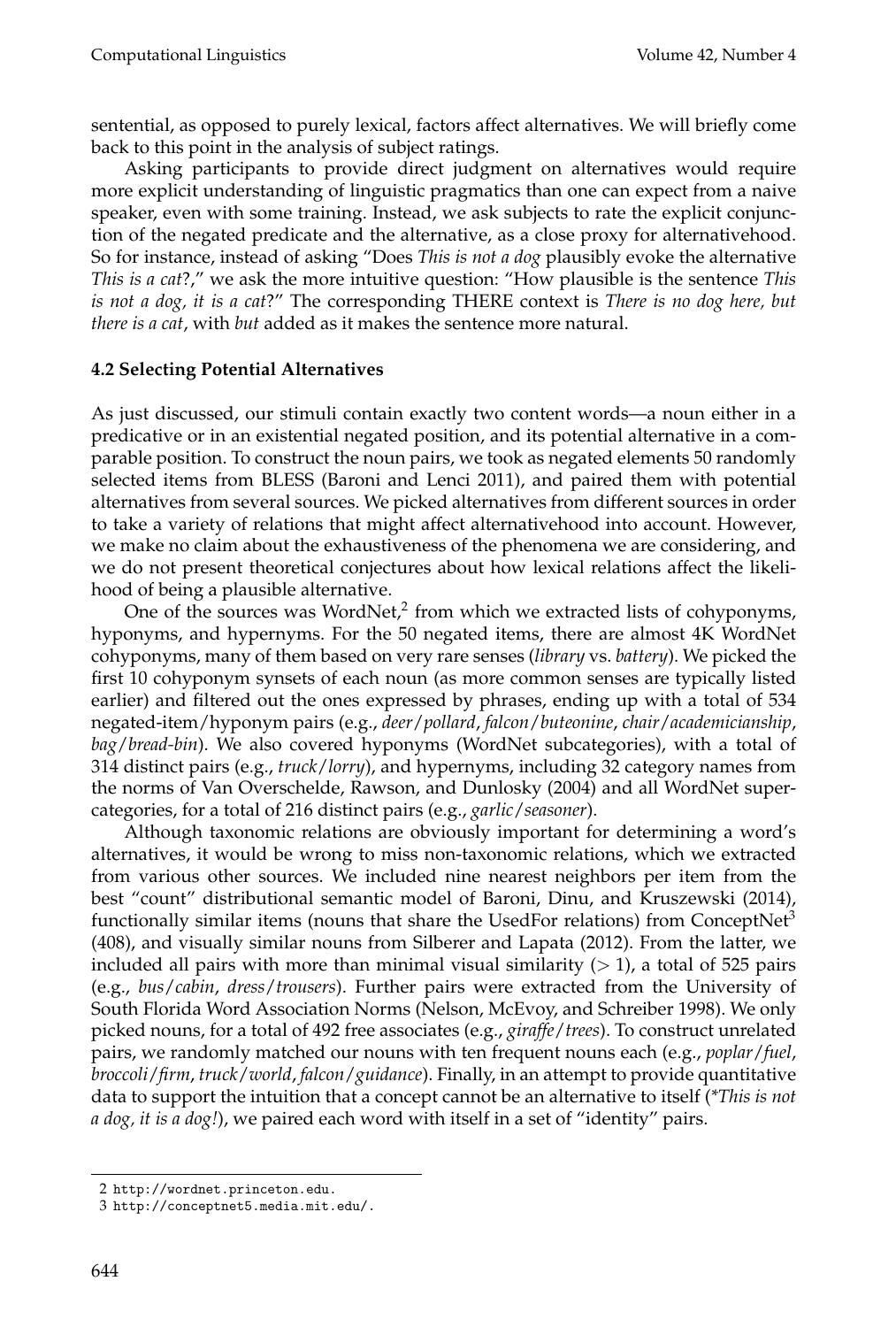We removed from the resulting list pairs containing words attested less than 100 times in our source corpus (see Section 5.1.1). We also removed some obviously mistagged items (*th*, *these*, *others* incorrectly tagged as nouns), and potentially offensive materials. No other filtering was performed on the data. We were left with 2,649 pairs (50 identity pairs and 2,599 pairs for the other relations). $4$ 

For each pair, we generated *This is not an X, it is a Y* and *There is no X here, but there is a Y* sentences. We manually corrected determiners where needed (*a broccoli*>*broccoli*), number agreement in sentences with plural terms (*There is jeans*>*There are jeans*), and we adjusted capitalization (*pbs*>*PBS*).

# **4.3 Collecting Human Ratings**

We used the Crowdflower service<sup>5</sup> to collect plausibility ratings on a 1–5 Likert scale for the 2,649 negated-item/alternative pairs embedded in both THERE and IT contexts, collecting at least 10 judgments per pair. Following the standard practice in crowdsourcing experiments, we added 42 manually crafted sentences that were obviously (un)acceptable (40 in the THERE setting since two pairs were more ambiguous in this context). Participants who did not rate these pairs within the expected ranges were excluded from the survey.

Subjects were asked to judge the plausibility of each sentence. To this end, they were told to think whether in an ordinary real-life situation (not "fairy-tale" circumstances) the sentence could be reasonably uttered. Furthermore, they were told that, in case of ambiguity, they had to choose, if available, the (sufficiently common) sense of a word that would make the sentence more plausible. Finally, participants were instructed to mentally add, remove, or change the article in each example if that made it more natural (e.g., *This is not a planet, it is a sun* could be changed to the more natural *This is not a planet, it is the sun*; *There is no subway here, but there is a bus*, could be changed to the more natural *There is no subway here, but there is the bus*). No further definition of the phenomena involved in the sentences were given. Subjects were instead provided with examples (fully reported in Tables 1 and 2).

Judging alternatives based on short sentential context only is a challenging task, and we decided to exclude from further analysis those pairs that were not rated consistently by the subjects. In particular, we discarded all pairs whose inter-subject variance was not significantly below chance at  $\alpha = 0.1$ , based on simulated chance variance distributions. We discarded all identity pairs because the overwhelming majority was characterized by very high variance. Evidently, the subjects found statements such as *This is not a cat, it is a cat* too nonsensical to even parse them coherently. After filtering, we were left with 1,231 IT pairs and 1,203 THERE pairs.<sup>6</sup>

<sup>4</sup> Out of the 2,599 pairs, 241 belong to more than one relation: For example, not surprisingly, some free associates are also cohyponyms (e.g., *hawk/eagle*). For the ease of analysis, we assigned such items to the relation with the lower cardinality.

<sup>5</sup> http://www.crowdflower.com/.

<sup>6</sup> Because ratings are bound to the 1–5 interval, all else being equal, variance will tend to be higher for pairs that receive intermediate ratings than for extreme ones. Our exclusion criterion might thus have been too conservative for intermediate cases. We leave it to future research to devise experimental set-ups that would allow us to better distinguish between noise and genuine middle-ground cases, possibly switching to a comparative elicitation design, such as pairwise comparison or the MaxDiff method suggested by a reviewer.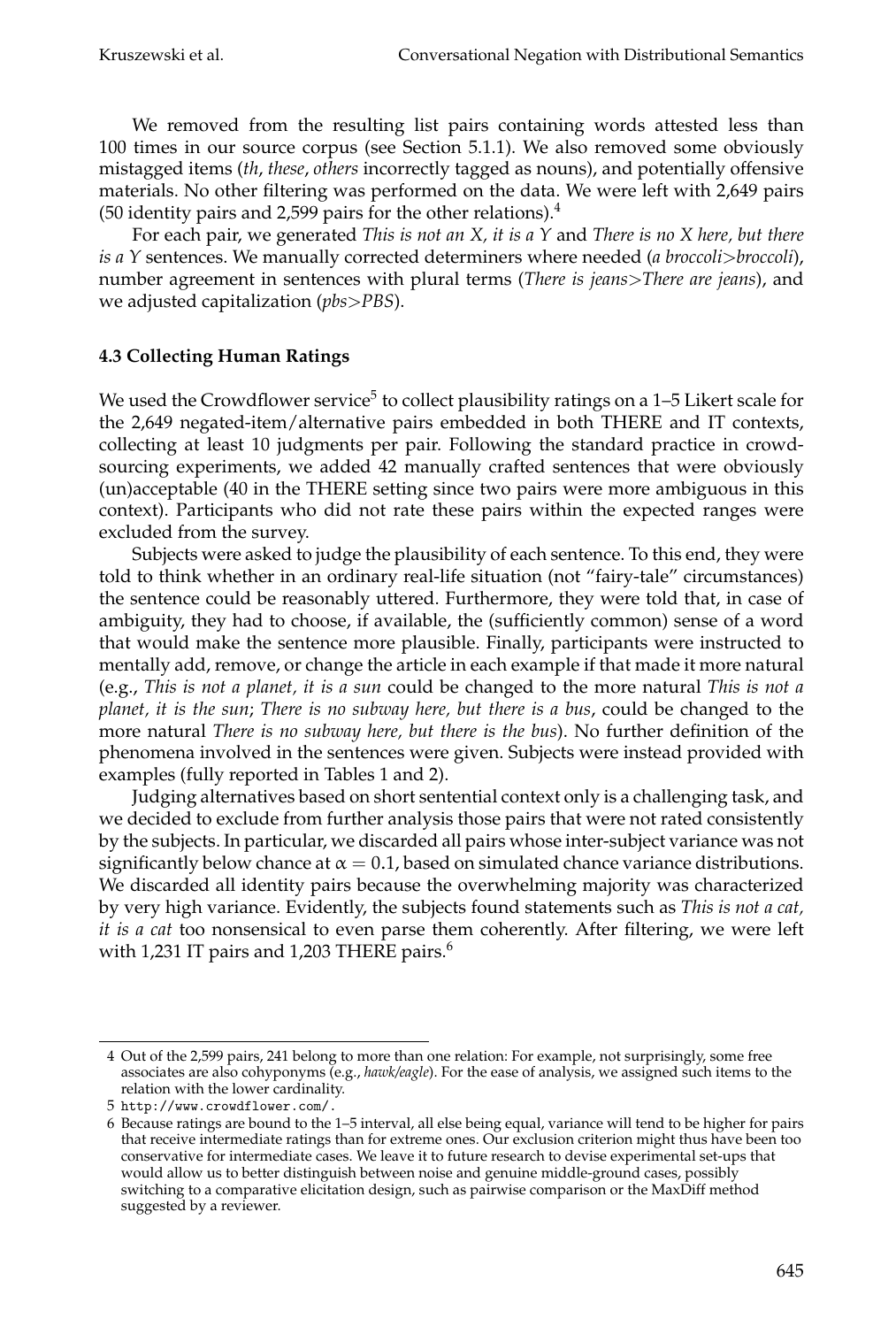*This is not an X, it is a Y*. Examples provided to subjects.

#### *This is not a horse, it is a donkey*:

In this case, you should assign a very high rating since one can easily conceive a real-life situation in which the sentence is uttered; I see an animal, I think it's a horse, but someone makes me notice it's a donkey, instead.

#### *This is not beans, it is corn*:

In this case, you should assign a very high rating since one can easily conceive real-life situations in which the sentence is uttered; I am preparing a soup, I take out a can thinking it is beans, but then I or someone else notices it's actually corn.

#### *This is not a boy, it is a girl*:

In this case, you should assign a very high rating since the sentence sounds plausible. It is easy to imagine real-life situations in which the sentence is uttered; e.g., I see a kid, I think it's a boy, but someone makes me realize it's a girl.

#### *This is not a fact, it is a hypothesis*:

In this case, you should assign a very high rating since this sentence is plausible in virtually any written argument.

#### *This is not wine, it is a score*:

The sentence doesn't really make sense. It is implausible that anyone would ever utter it, so you should assign it a very low rating.

#### *This is not a league, it is a floor*:

The sentence doesn't really make sense. It is implausible that anyone would ever utter it, so you should assign it a very low rating.

#### *This not an agreement, it is a vehicle*:

The sentence doesn't really make sense. It is implausible that anyone would ever utter it, so you should assign it a very low rating.

#### *This is not a bomb, it is a house*:

... might make sense in the context of the Wizard of Oz, or as a correcting remark during a vision test of a near-blind person who confuses unrelated images, but not under ordinary circumstances. Therefore, you should assign it a low score.

#### *This is not a club, it is a pole*:

You should read *club* and *pole* in the sense of physical objects, and not in their respective *association* and *extreme point* senses, given that the physical object interpretations make the sentence more plausible. Therefore, the sentence should not receive a low rating.

## **4.4 Distribution of Alternative Plausibility Ratings**

Table 3 reports summary statistics for the reliably rated items. As the table shows, excluding high-variance pairs still leaves us with relatively many examples of the nonidentity relations in both sentential settings.

Not surprisingly, we find that *unrelated* alternatives received the lowest ratings in both IT and THERE contexts. It is also not too surprising that, for all other relations except hyponyms, the THERE ratings are higher than the IT ratings. As we observed earlier, the IT context suggests that the alternative should be something highly similar to the negated item, whereas in the THERE context, it is the situations in which the negated item might occur that must be shared with the alternative. Figure 1 reports the pairs where the positive difference between the THERE and IT mean rating is largest (the opposite happens very rarely). The case of *castle* and *prince* is exemplary: a castle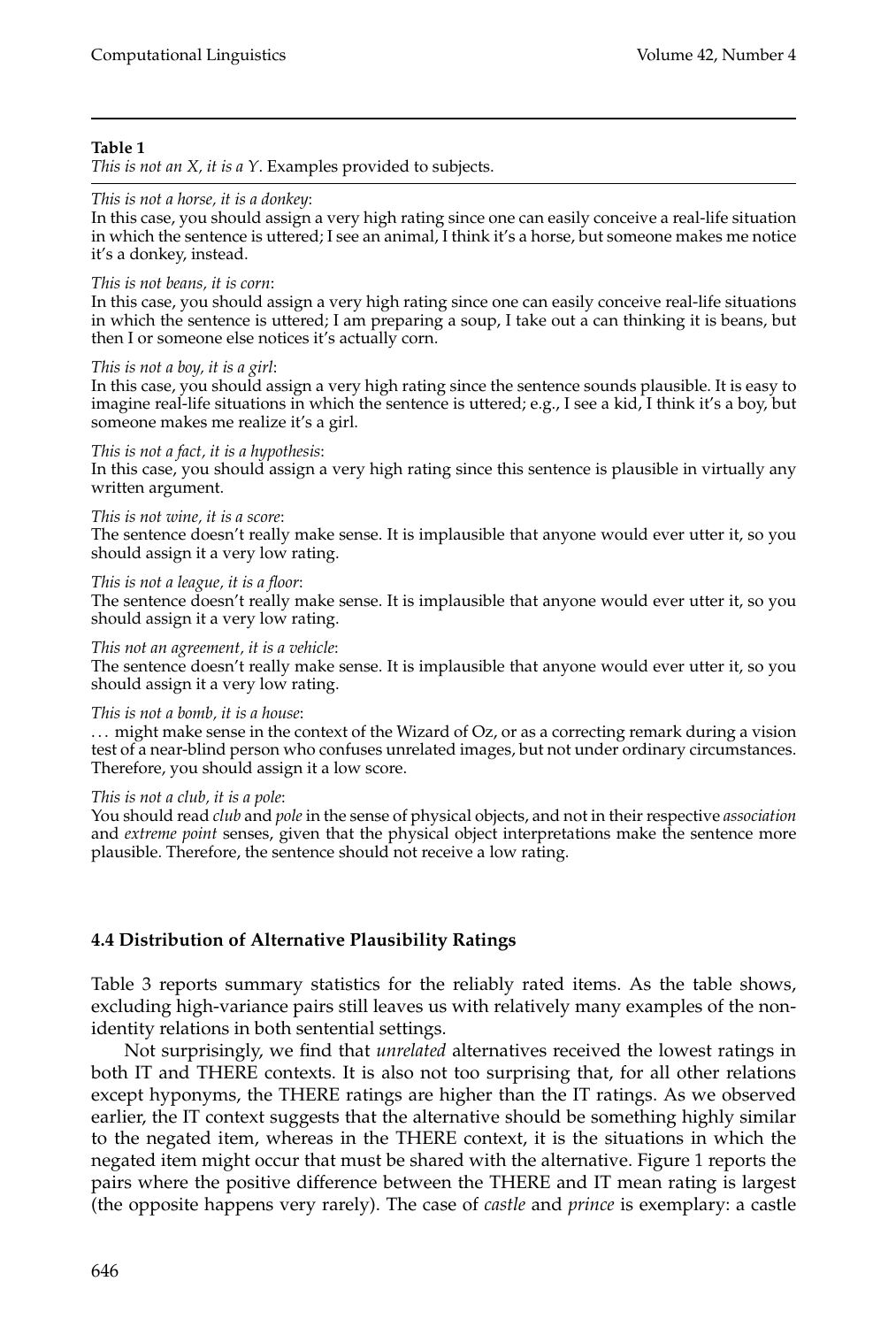*There is no X here, but there is Y*. Examples provided to subjects.

#### *There is no horse here, but there is a donkey*:

In this case, you should assign a very high rating since one can easily conceive a real-life situation in which the sentence is uttered; I am looking for a horse and someone tells me that there is no horse here but there is a donkey, instead.

#### *There are no beans here, but there is corn*:

In this case, you should assign a very high rating since one can easily conceive real-life situations in which the sentence is uttered; I am preparing a soup and I ask my friend for beans; she tells me that there are no beans, but I could use corn instead.

#### *There is no boy here, but there is a girl*:

In this case, you should assign a very high rating since the sentence sounds plausible. It is easy to imagine real-life situations in which the sentence is uttered; e.g., I am casting a kid for a show, hoping there would be a boy that fits, but someone tells me there is a girl instead.

#### *There is no fact here, but there is a hypothesis*:

In this case, you should assign a very high rating since this sentence is plausible in a review of some written argument.

#### *There is no wine here, but there is a score*:

The sentence doesn't really make sense. It is hard to think of a situation in which a score could be proposed as a reasonable alternative to wine, so you should assign the sentence a very low rating.

#### *There is no league here, but there is a floor*:

The sentence doesn't really make sense. Again, it is hard to think of a context involving a floor as an alternative to a league, so you should assign the sentence a very low rating.

#### *There is no agreement here, but there is a vehicle*:

The sentence doesn't really make sense, for the same reasons as the previous ones, so you should assign it a very low rating.

#### *There is no bomb here, but there is a house*:

... might make some sense in the context of the Wizard of Oz, or as a correcting remark during a vision test of a near-blind person who confuses unrelated images, but not under ordinary circumstances. Therefore, you should assign it a low score.

#### *There is no club here, but there is a pole*:

You should read *club* and *pole* in the sense of physical objects, and not in their respective *association* and *extreme point* senses, given that the physical object interpretations make the sentence more plausible. Therefore, the sentence should not receive a low rating.

is a very different entity from a prince (hence, the oddness of *\*This is not a castle, it is a prince*), but the presence of a prince suggests that we should be at least surprised by the absence of a castle, and so *There is no castle here, but there is a prince* sounds like a reasonable observation. In this perspective, it makes perfect sense that the alternatives with the largest relation-wise positive THERE–IT difference are free associates and visually related items (items that might look similar, but can be ontologically quite different).

Perhaps the most surprising result of the survey is that hyponyms receive high ratings in both contexts, and they are indeed the only relation showing a slight preference for the IT context. We expected hyponyms to be treated as implausible alternatives, because they should lead to contradictory sentences (*\*This is not a vegetable, it's a potato*). By inspecting the highly rated hyponyms, we conclude that the unexpected pattern is almost entirely due to the following artifact: All our target negated items are base-level concepts from the BLESS resource, and not general category names. Consequently, the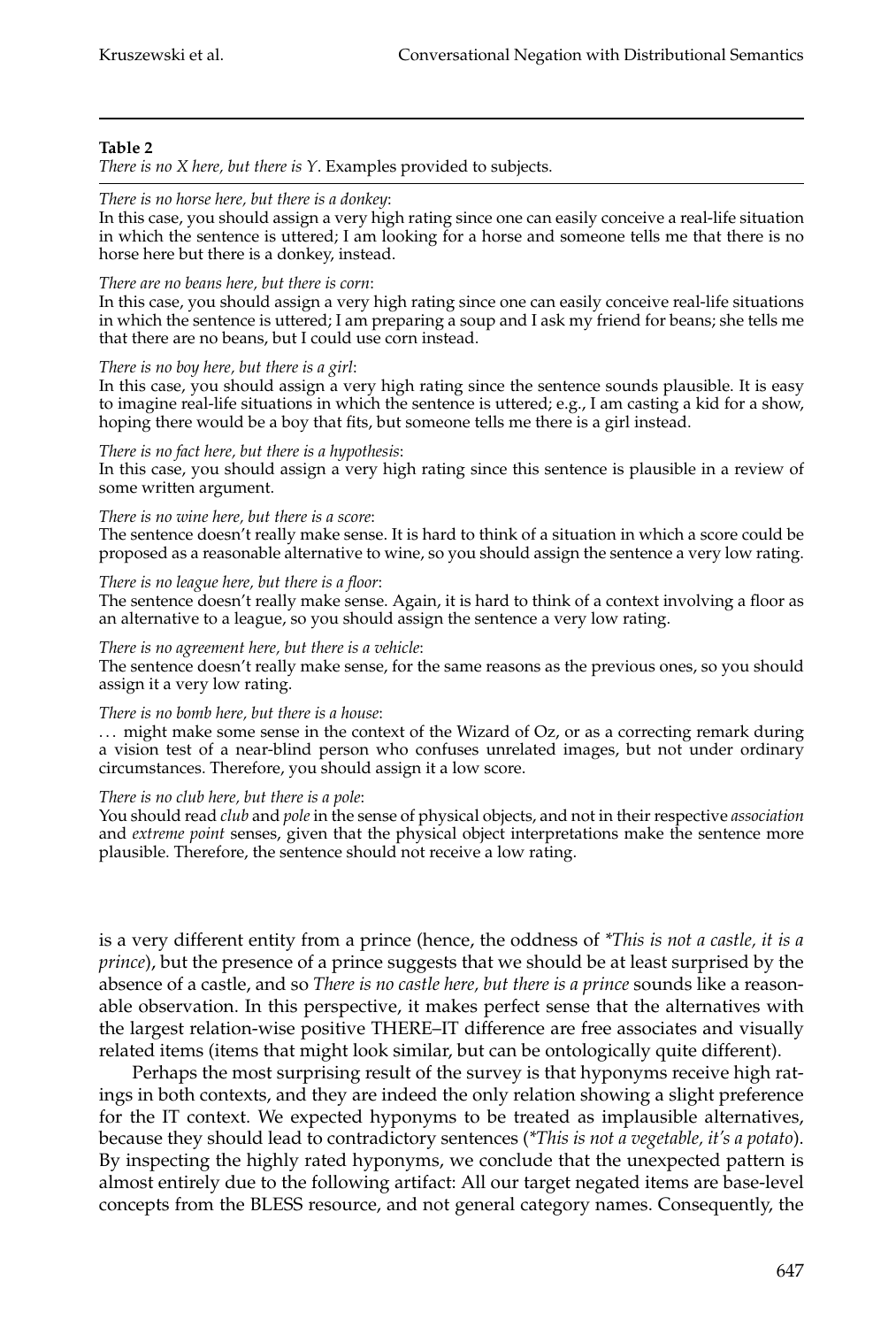Summary of alternative plausibility distributions: Number of reliably rated pairs, medians of mean pair rating, and pair rating variance.

|                | <b>IT</b> |                       |                    | <b>THERE</b> |                       |                    |  |
|----------------|-----------|-----------------------|--------------------|--------------|-----------------------|--------------------|--|
|                | N         | Median<br>mean rating | Median<br>variance | N            | Median<br>mean rating | Median<br>variance |  |
| cohyponym      | 126       | 1.8                   | 0.63               | 133          | 3.3                   | 0.71               |  |
| distributional | 98        | 4.1                   | 0.90               | 126          | 4.3                   | 0.71               |  |
| free associate | 141       | 1.6                   | 0.71               | 124          | 4.1                   | 0.60               |  |
| functional     | 161       | 1.5                   | 0.71               | 125          | 1.8                   | 0.70               |  |
| hypernym       | 78        | 1.6                   | 0.71               | 88           | 2.0                   | 0.70               |  |
| hyponym        | 85        | 4.1                   | 0.71               | 67           | 3.8                   | 0.63               |  |
| unrelated      | 412       | 1.2                   | 0.18               | 373          | 1.2                   | 0.35               |  |
| visual         | 130       | 1.6                   | 0.69               | 167          | 3.8                   | 0.72               |  |
| <b>TOT</b>     | 1,231     | 1.4                   | 0.50               | 1,203        | 1.6                   | 0.50               |  |

hierarchical distinction with their WordNet hyponyms is not very sharp, and indeed in most of the cases in which a negated-noun/hyponym pair receives a high rating, the two terms can be as easily interpreted as cohyponyms: *coat/jacket*, *truck/van*, *shirt/t-shirt*, *bag/rucksack*, *cat/panther*, and so on. Indeed, these are better cohyponym pairs than many of those we harvested through WordNet cohyponym links, that were often too distantly related (*bottle/bath* under the *vessel* category) or based on unusual senses of words (*goat/mug* under the *victim* category). As a result, cohyponyms received, on average, lower ratings compared with hyponyms (again, the THERE context, being more tolerant towards distant relations, affords higher cohyponym ratings).



#### **Figure 1** Pairs with largest positive THERE–IT mean rating difference.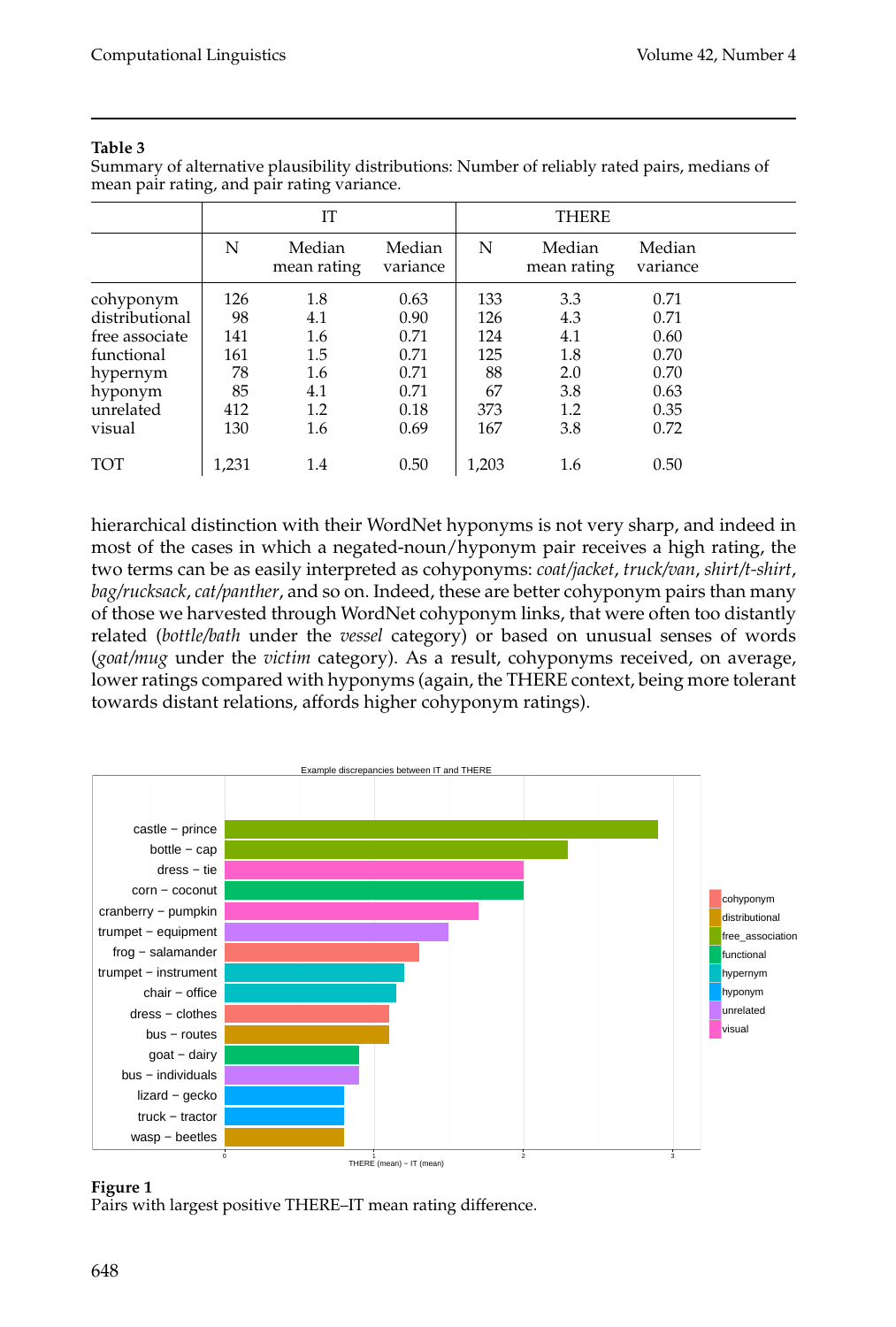Interestingly, in both contexts, distributionally harvested alternatives (nearest neighbors in a distributional semantic space) receive, on average, high ratings, comparable to those of hyponyms. By looking at top-rated distributional alternatives, we find that many of them are close cohyponyms (e.g., *lizard/iguana*, *poplar/elm*, *trumpet/saxophone*). So, we conclude that, as expected, *close* cohyponyms are very good alternatives (both in the IT and THERE contexts), and that following the WordNet *hyponym* link or harvesting near distributional neighbors are better ways to get at the close hyponyms than relying on the WordNet cohyponym relation.

Although hypernyms did not receive very high ratings in general, we observe once more a preference for them in the THERE context. This is at least in part because of the presence of *but* in the latter frame, which encourages a "contrastive" reading (cf. *There is no trumpet here, but there is an instrument* vs. *?This is not a trumpet, it is an instrument*).

The previous discussion has emphasized the differential effect of sentential contexts and distinct relations on the ratings. This analysis should, however, not obscure two important points illustrated by the scatterplots in Figure 2. First, correlations between IT and THERE ratings are uniformly extremely high, except for the unrelated pairs, where the (relatively) low correlation is simply an artifact of the lack of spread among



#### **Figure 2**

Scatterplots of IT and THERE mean per-pair ratings itemized by relation, with the respective Pearson correlation scores.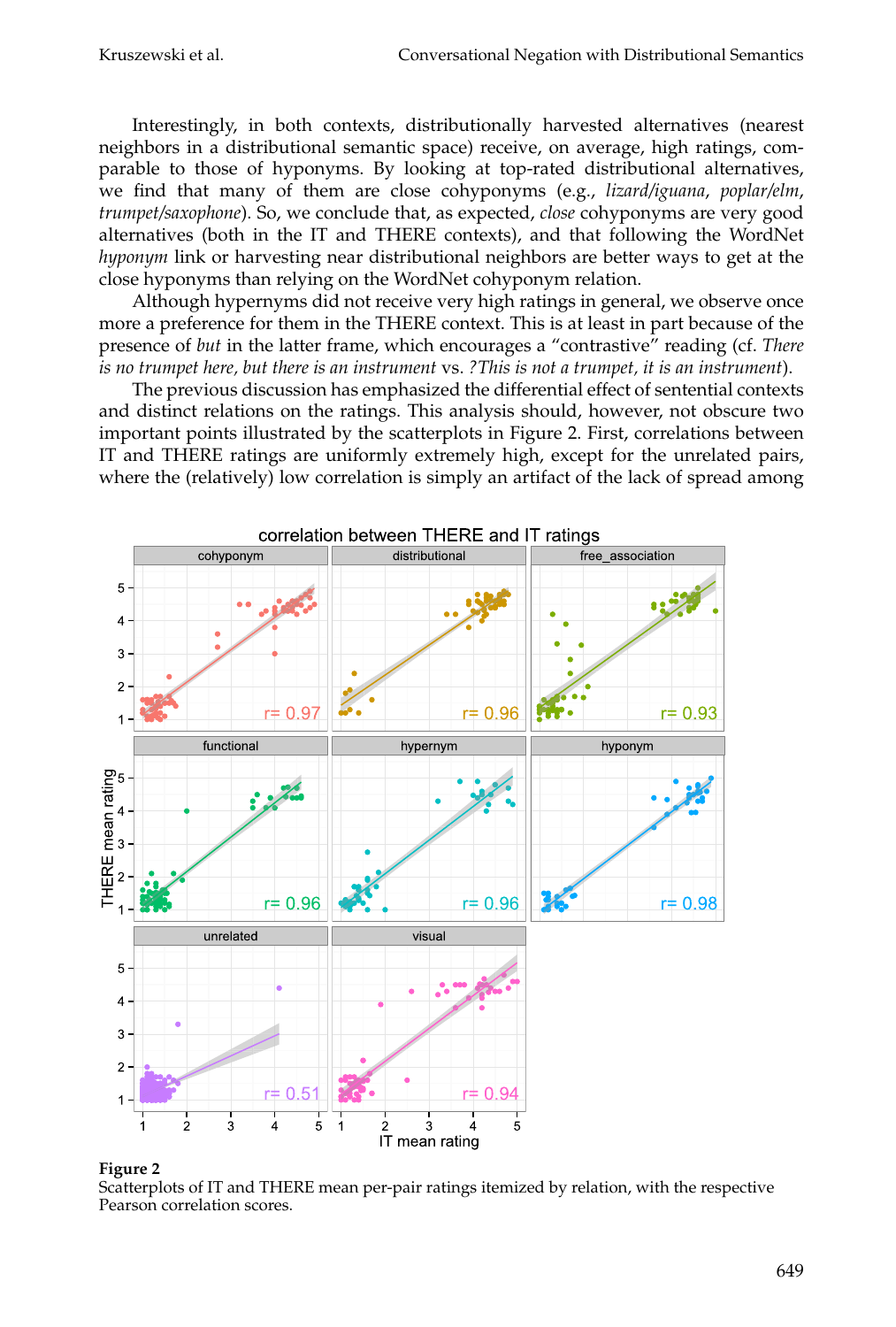pair ratings (as nearly all pairs get very low scores). It seems safe to conclude, then, that the subtle pragmatic and semantic implications carried by the two contexts affected subjects' ratings only very marginally, and we are getting robust alternativehood intuitions across contexts. Consequently, we also expect that the same similarity measure might be able to approximate the ratings in either context reasonably well. Second, for all relations (except the one linking unrelated pairs), there is a good number of both plausible and implausible alternatives.<sup>7</sup> This shows that relation type does not suffice to account for the plausibility of an alternative, and we need a more granular similarity measure. We thus turn, in the next section, to various candidates that distributional semantics provides for such a measure.

## **5. Predicting Alternative Plausibility with Distributional Semantics**

Predicting human ratings about the plausibility of alternatives under conversational negation with a DS model is straightforward. Following standard practice (Turney and Pantel 2010), we take the *cosine* of the angle between the distributional vectors of a negated noun and the potential alternative to be an estimate of their degree of semantic similarity. Because alternativehood obviously correlates with similarity, this simple method should provide good estimates of perceived alternative plausibility.

We further explore two independent ways to enhance prediction quality. First, because we saw that ratings are affected by sentential context, we exploit compositional DS methods to derive vector representations of negated items and their potential alternatives when embedded in the IT and THERE contexts. Second, because we know that generic similarity cannot be the whole story (for example, hyponyms are expected to be quite similar to their hypernyms, but our survey results suggest that hypernyms are not particularly felicitous alternatives), we feed rated pairs as training examples to a supervised algorithm (specifically, support vector regression). We hope, in this way, to tune generic DS similarity to the specific characteristics of alternativehood.

For purposes of model building and evaluation, we randomly split the reliable pairs in our data set into 563/550 IT/THERE training items, 186/187 development items, and 482/466 test items (the split is carried out so as to maximize IT/THERE overlap across the subsets).

## **5.1 Model Implementation**

*5.1.1 Distributional Semantic Space Construction.* We extracted co-occurrence information from a corpus of about 2.8 billion words obtained by concatenating  $ukWaC<sub>o</sub><sup>8</sup>$ Wikipedia, $^9$  and the British National Corpus. $^{10}$  Our vocabulary—the words we produce semantic vectors for—is composed of the 20K most frequent nouns in the corpus (in inflected form), plus those needed to have full coverage of the rated data set. We counted sentence-internal co-occurrences of these nouns with the top 20K most frequent inflected words, thus obtaining 20K-dimensional vectors. Following standard practice, we transformed raw counts into non-negative Pointwise Mutual Information scores (Evert 2005) and compressed the resulting vectors down to 300 dimensions using Singular Value Decomposition (Golub and Van Loan 1996). All the described parameters were

<sup>7</sup> The fact that the ratings are polarized towards the extremes is partially an artifact of removing high-variance cases.

<sup>8</sup> http://wacky.sslmit.unibo.it.

<sup>9</sup> http://en.wikipedia.org.

<sup>10</sup> http://www.natcorp.ox.ac.uk.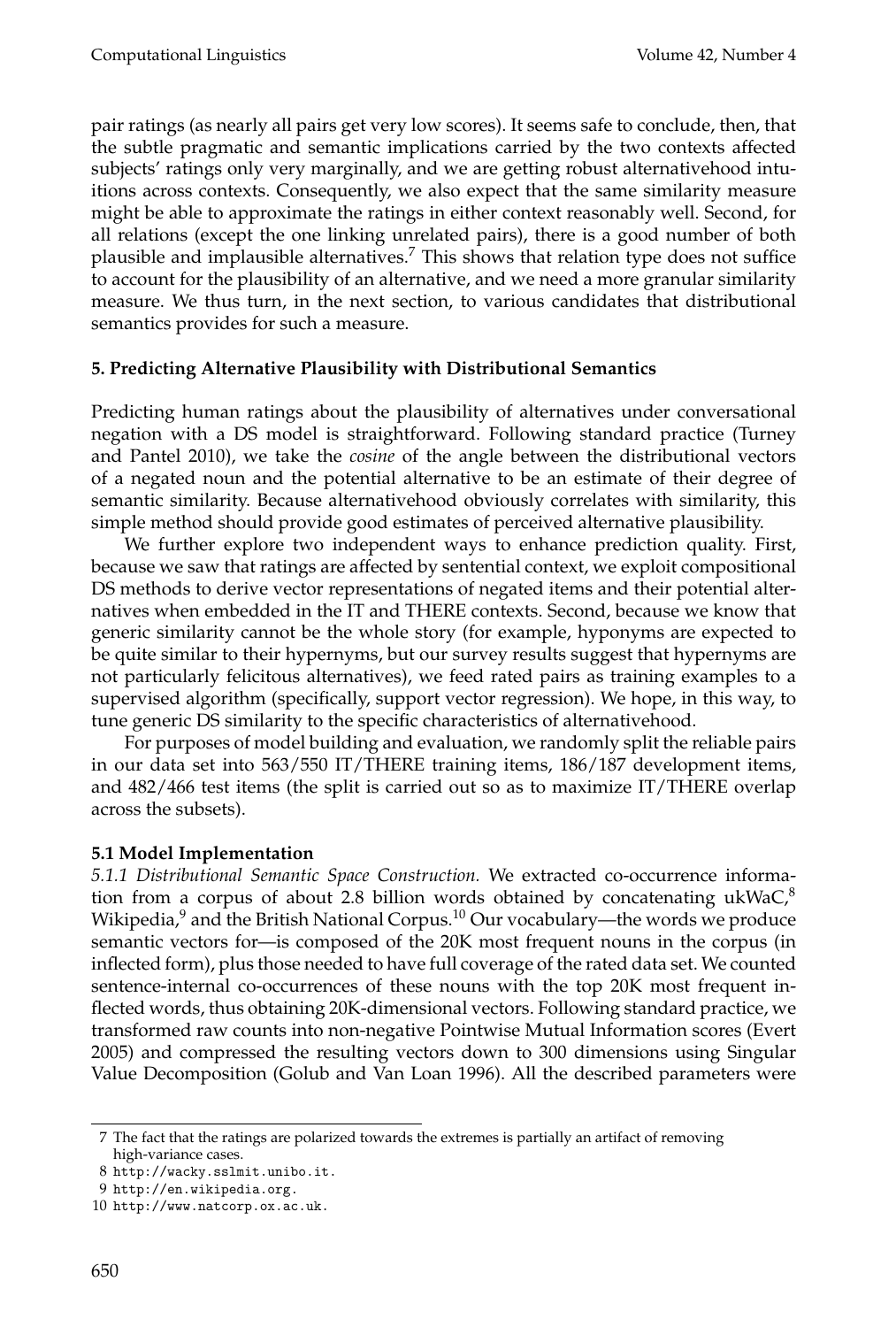picked without tuning, based on our previous experience and insights from earlier literature (e.g, Bullinaria and Levy 2012). We exploited the development set to decide if we should rescale the Singular Value Decomposition vectors by the corresponding singular values (as suggested by mathematical considerations) or not (as recently recommended, based on empirical evidence, by Levy, Goldberg, and Dagan [2015]). We found that the latter option is better for our purposes.

We also used the development set to compare the standard "count" vectors we just described to the neural-language-model vectors shown to be at the state of the art in many semantic tasks by Baroni, Dinu, and Kruszewski (2014). Perhaps surprisingly, we found that, for our purposes, the count vectors are better.

*5.1.2 Modeling Sentential Contexts with Composition Functions.* In order to produce semantic representations for our target nouns in the relevant sentential contexts, we harness the compositional extension of DS. In particular, we adopt the functional model independently proposed by Coecke, Sadrzadeh, and Clark (2010) and Baroni, Bernardi, and Zamparelli (2014). In this model, certain linguistic expressions (e.g., verbs) are represented by linear functions (matrices or higher-order tensors) taking distributional vectors representing their arguments (e.g., nouns) as input, performing composition by matrix-by-vector multiplication (or the equivalent operation for tensors of larger arity), and returning output vectors representing the relevant composed expressions (e.g., sentences). We assume that the affirmed and negated IT and THERE contexts (*this/it is X*, *this/it is not X*, *there is X*, and *there is no X*) are functions (matrices) that take vector representations of the nouns of interest (e.g., *hawk*) as input and return vectors representing the corresponding phrases (e.g., *this/it is a hawk*) in output. We then use cosines between negated and alternative phrases to predict alternativehood plausibility.

We considered two other approaches to composition that we ruled out based on poor development set performance. These were: ignoring negation (e.g., using the same composition function for *this/it is a hawk* and *this/it is not a hawk*), and modeling negation as a separate composition step (e.g., deriving *this is not a hawk* from the application of two composition functions: *not*(*this is*(*hawk*))). We did not attempt to model *here* and, more importantly, *but* in the THERE context (*there is no X here, but there is a Y*).

To estimate the function parameters (matrix weights), we followed the approach of Guevara (2010), Baroni and Zamparelli (2010), and Dinu, Pham, and Baroni (2013), as implemented in the DISSECT toolkit.<sup>11</sup> Specifically, we extracted from our corpus distributional vectors for sufficiently frequent phrases matching the target template (e.g., *this/it is cat*), and estimated the corresponding function by optimizing (in the leastsquares sense) the mapping from the vectors of the nouns in these phrases (*cat*) onto the corpus-extracted phrase vectors. Theoretical and empirical justifications for this method can be found in Baroni, Bernardi, and Zamparelli (2014), or any of the articles mentioned here. We relied on a MaltParser<sup>12</sup> dependency parse of our corpus to identify the target phrases, and treated other words occurring in the same sentences as contexts (e.g., from *I think that this is a very sly cat*, we would have extracted *I*, *think*, *that*, *a*, *very*, and *sly* as contexts). The phrase vectors were assembled and transformed using the same parameters we used for nouns (see Section 5.1.1). We built vectors for any phrase that (i) matched one of the templates of interest; (ii) contained a noun from the semantic space vocabulary; (iii) and occurred with at least 100 distinct collocates in the corpus.

<sup>11</sup> http://clic.cimec.unitn.it/composes/toolkit/.

<sup>12</sup> http://www.maltparser.org/.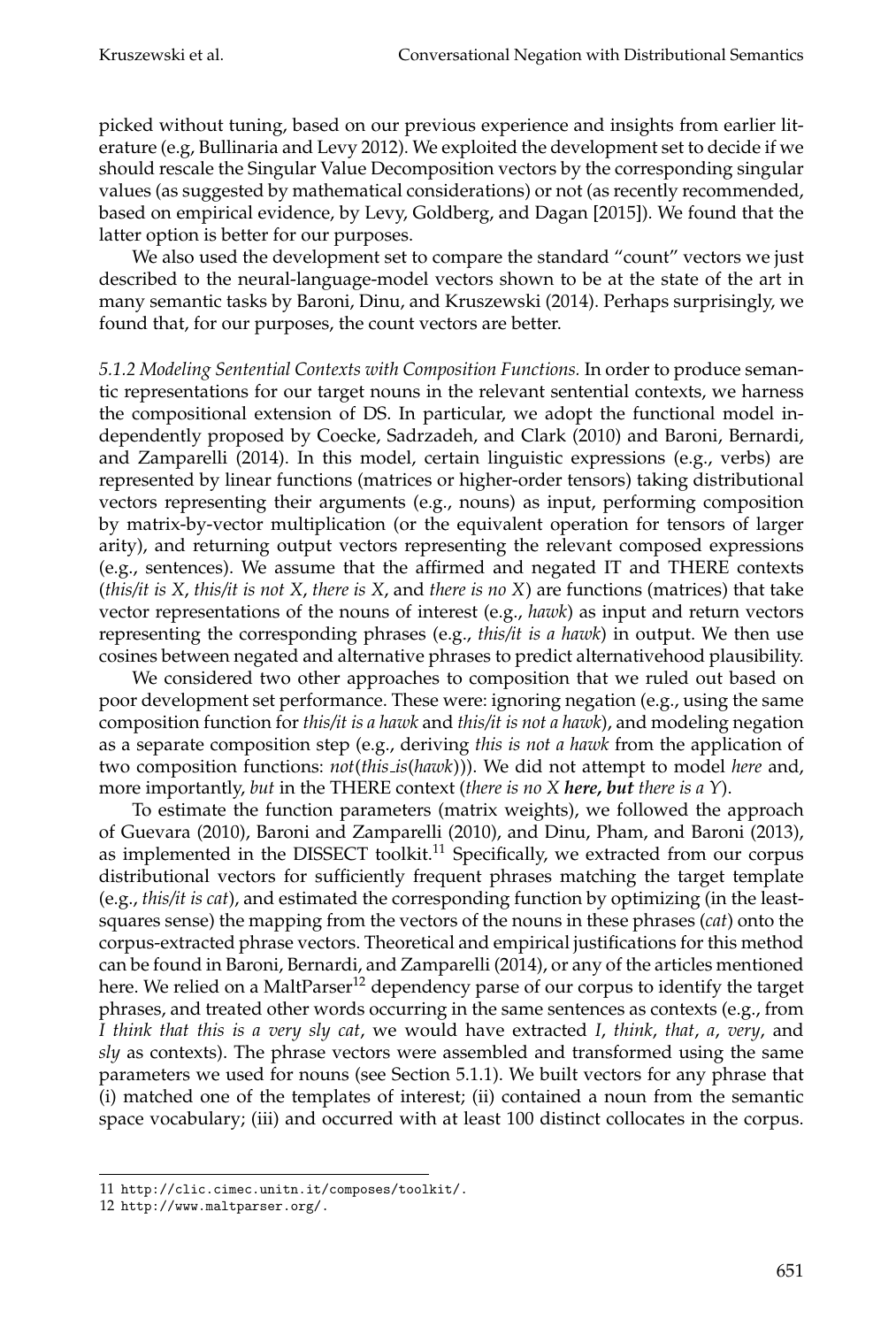These constraints left us with 8,437 training examples for *this/it is X*, 3,071 for *this/it is not X*, 7,350 for *there is X*, and 3,220 for *there is no X*.

To gain further insight into the properties of the resulting phrase vectors, we randomly selected 500 pairs of words such that they would have a corresponding *there is X* vector. Then, we calculated their respective cosine similarity, obtaining a mean score of 0.02, indicating that words are quite dissimilar on average. Next, we replaced one of the words in each of the pairs with its corresponding phrase vector and computed the cosine score again. Interestingly, the average cosine score between phrase and word vectors is 0.06, which is significantly higher, confirming that phrase representations obtained with the method outlined here live in the same sub-space as words do. Moreover, we expect that, even if *X* and *Y* are unrelated concepts, it is likely that the utterances *there is X* and *there is Y* should be somewhat similar in meaning, since they are expressing related "existential" claims. Indeed, if we compare phrase vectors corresponding to the same pairs of words we used earlier, we find that the cosine score increases from 0.02 to 0.54. We can conclude, then, that word and phrase vectors co-exist in the same space and, at the same time, that they have, sensibly, different distributions: phrase vectors, because of their shared semantics, tend to be more similar to each other than word vectors are.

*5.1.3 Supervised Regression.* The distributional vectors of negated items and their alternatives (either noun or composed phrase vectors) were also fed to a supervised regression algorithm, in order to tune similarity to the specific factors that determine felicitous alternativehood. We explored all the neural-network techniques of Kruszewski and Baroni (2015) across a wide range of hyperparameters, but found, on the development set, that it was best to use support vector regression (Drucker et al. 1996) with an RBF kernel. We also exploited the development set to tune the hyperparameters of this model through a broad grid search, conducted separately for noun vs. phrase inputs and IT vs. THERE ratings.

We had to decide how to merge the vectors representing a negated item and its candidate alternative in order to feed them together to the supervised regression algorithm. Following recent work that addressed the same problem in the context of supervised entailment detection with distributional vectors (Roller, Erk, and Boleda 2014; Weeds et al. 2014), we explored the options of concatenating and subtracting the input vectors. We picked the second strategy as it consistently produced better development set results across all settings. Note that subtraction, unlike concatenation, explicitly encodes the knowledge that we are comparing two feature vectors living in the same space, and what matters should be how the two vectors differ on a feature-by-feature basis.

Furthermore, because supervision should zero in on the information that is not already captured by direct distributional similarity, we explored the possibility to train supervised regression on the residuals of cosine-based rating predictions. Concretely, we first trained a simple single-variable linear regression model using the cosine scores to predict the human ratings. Then, we trained a support vector regression model to predict the difference between human ratings and the output of the cosine-to-ratings model from distributional representations. The final rating prediction for a target pair was obtained by first feeding the corresponding cosine score to the cosine-to-ratings linear function and further incrementing or decrementing the resulting value by the residual produced by the support vector regression model we just described for the pair. Compared with learning the regression parameters by directly predicting the original ratings, this strategy produced better development set results across the board, and we thus adopted it on the test set.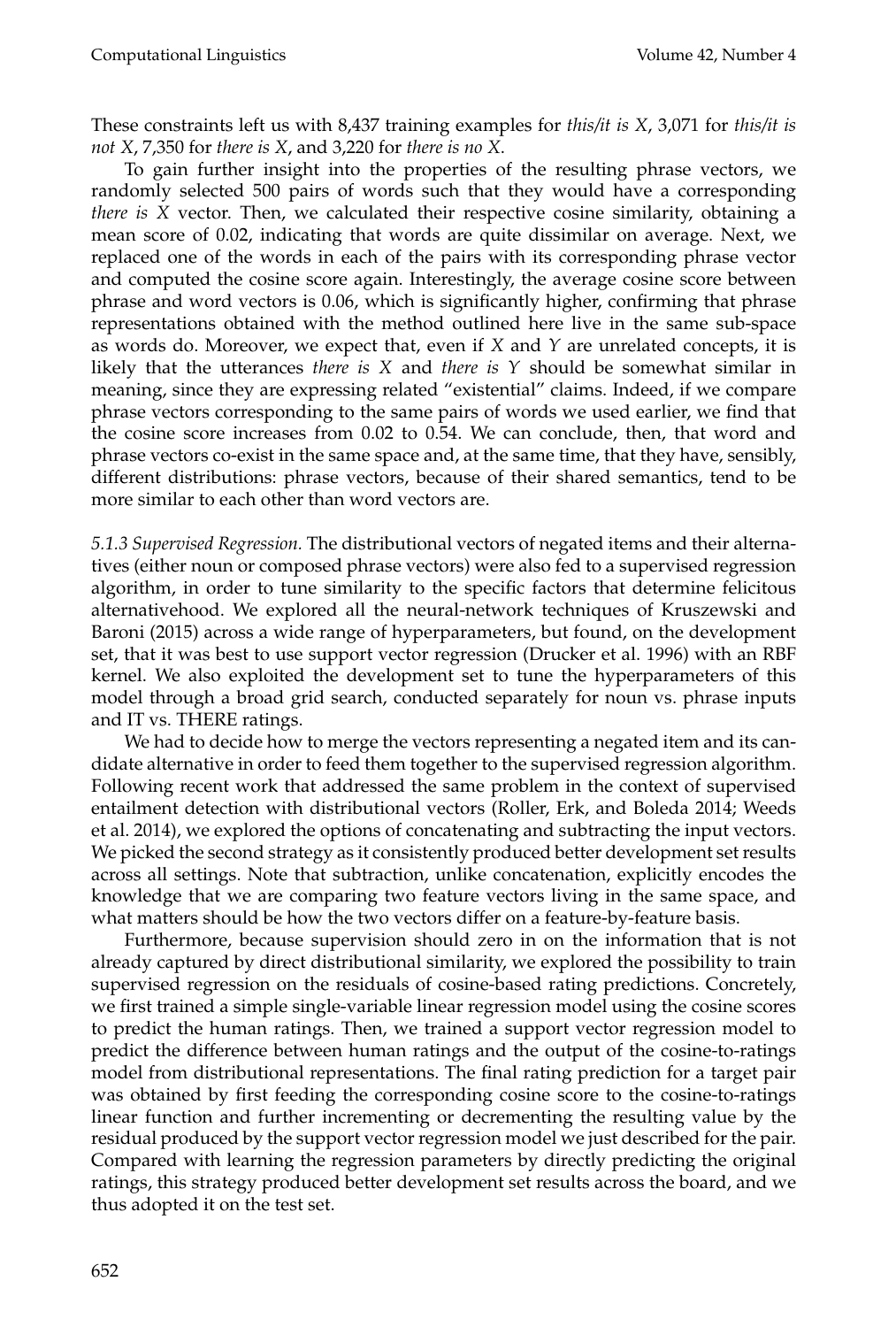Percentage Pearson correlations between model-produced scores and mean human ratings of test set pairs.

| Model                           | IT               | <b>THERE</b> |
|---------------------------------|------------------|--------------|
|                                 | nouns            |              |
| unsupervised<br>supervised      | 86.0<br>86.4     | 89.3<br>89.7 |
|                                 | composed phrases |              |
| unsupervised<br>supervised 87.2 | 70.3             | 77.5<br>90.2 |
| experts                         | 88.5             | 92.8         |

## **5.2 Results**

Table 4 reports Pearson correlations with mean human plausibility ratings on the test set pairs. The *unsupervised* results are obtained by directly correlating vector cosines, the *supervised* ones by correlating scores obtained by feeding the relevant distributional vectors to the trained regression algorithm, as detailed in Section 5.1.3. In the *nouns* setting, the vectors represent the negated and alternative nouns, whereas in the *composed phrases* setting, the vectors are compositionally derived by applying the relevant phrase functions to the nouns. To put the results into perspective, the table also contains an upper bound (*experts* row) that we estimated by rating the test set pairs ourselves, and correlating our averaged ratings with the ones elicited from subjects.

The first and most important result is that simple unsupervised word-based DS similarity is *very* good at predicting alternativehood judgments. Both the IT and THERE correlations obtained in this way are just a few points below the upper bound. Although the underlying benchmarks are not directly comparable, the correlations are as high or higher than those of state-of-the-art systems on widely used semantic similarity data sets (see, e.g., Baroni, Dinu, and Kruszewski 2014), suggesting alternativehood judgments as the ideal task for DS.<sup>13</sup>

Supervision alone has virtually no effect on performance, and composition alone has a strong *negative* effect. However, by combining composition and supervision, we obtain an increase in correlation of about 1% for both IT and THERE. Because we are very close to the upper bound, we cannot hope for much more than tiny improvements of this sort. Still, the correlations between unsupervised noun-based cosines and supervised phrase-based scores are extremely high (99% for IT and 98% for THERE), making it pointless to search for interesting differences between the approaches. We thus focus the rest of the analysis on the simple unsupervised word-based model.

Figure 3 reports the correlations of unsupervised noun-based DS similarity with IT and THERE ratings itemized by relation, illustrating how the results are consistently

<sup>13</sup> One possible concern is that distributional models are favored by the fact that we used distributional neighbors as one of the sources in constructing the data set. However, when evaluating the various approaches after removing the distributional class, we obtain results very similar to those reported in Table 4 (larger than 1.5% drops in correlation only in the sub-optimal unsupervised composed-phrase setting).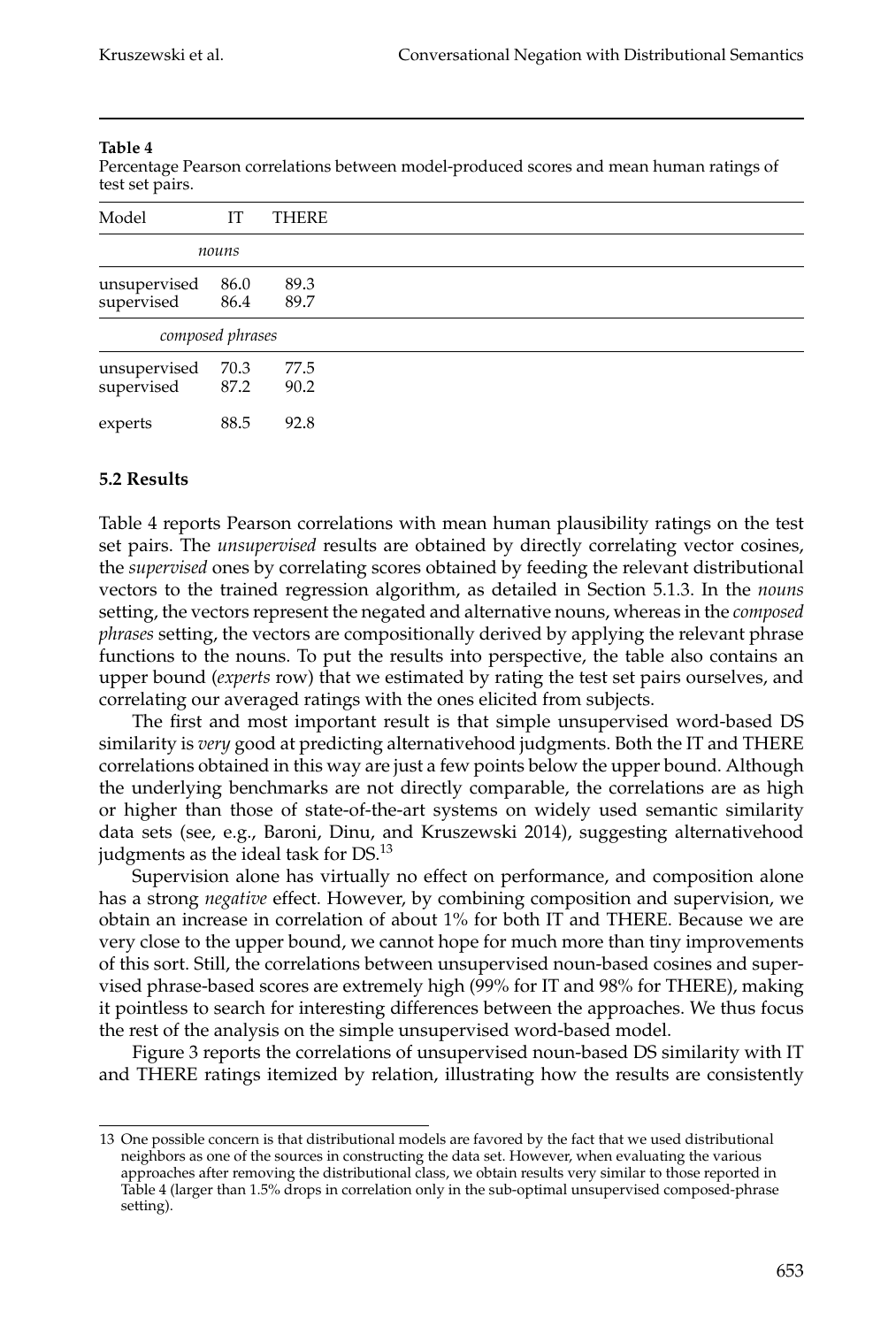

#### **Figure 3**

Scatterplots of negated-item/alternative cosines and mean human IT (top) and THERE (bottom) ratings, itemized by relation, with the respective Pearson correlation scores.

 $\overline{\text{cosine}}$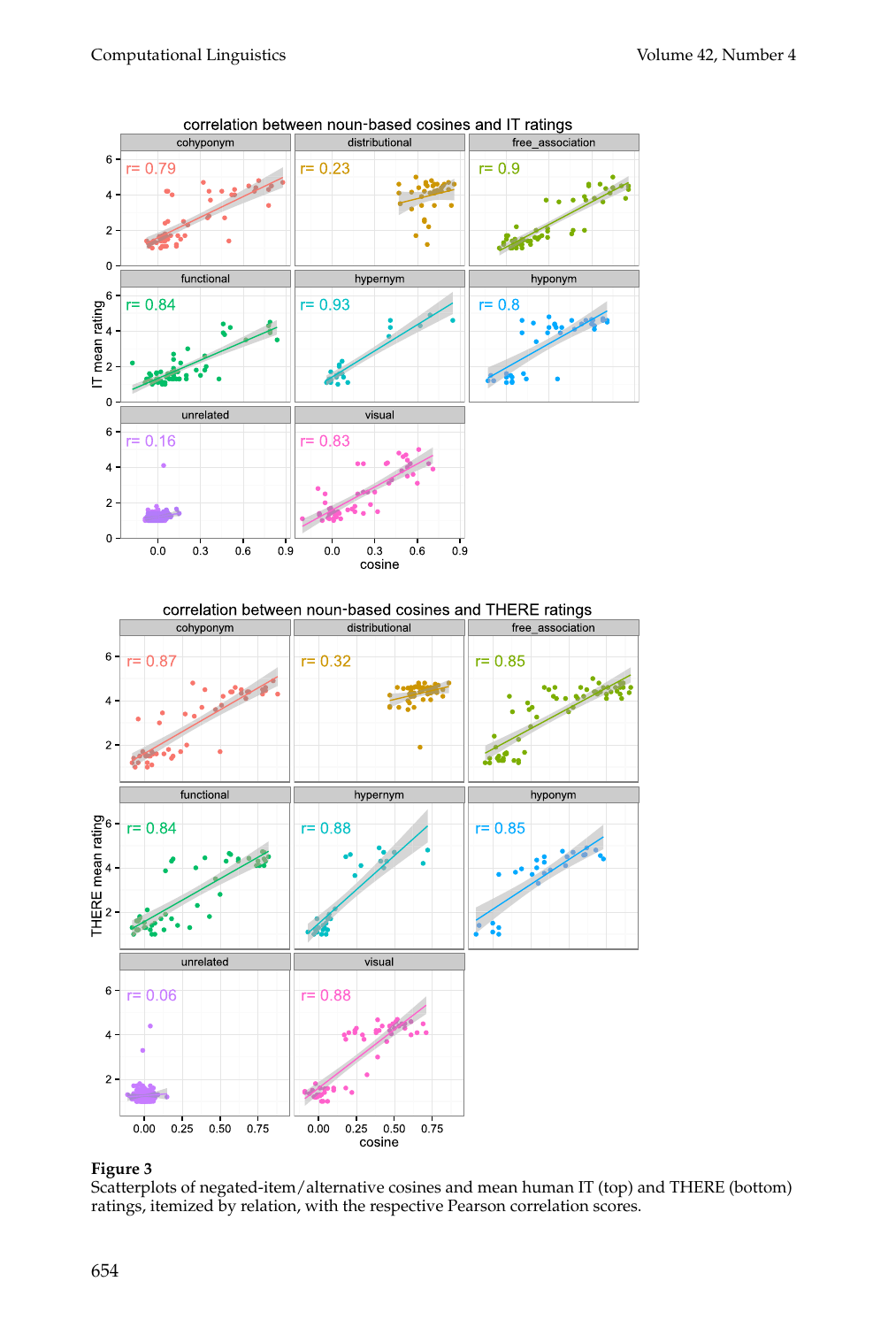high. As the scatterplots show, the low *unrelated* and *distributional* correlations are an artifact of the lack of spread of the corresponding values (not surprisingly, cosines of distributional neighbors are uniformly high). Besides these trivial effects, the data suggest that a single similarity measure is a good predictor of alternativehood, with no strong impact of relation or context type.

On a more qualitative level, the only (weak but) systematic trend we observe when looking at the largest discrepancies between noun cosines and IT/THERE ratings is the following: Many pairs with a large positive difference in favor of cosines are only "topically related," and thus do not make for good alternatives. Examples include: *television/ airing* (IT), *shirt/flannel*, *lizard/tongue* (THERE), *television/ABC*, *television/rediffusion*, *cranberry/soda*, and *dagger/diamond* (both). This discrepancy might easily be addressed by building DS models based on narrower contexts, which are known to produce similarity estimates that are more ontologically tight, and less broadly topic-based (Sahlgren 2006). Other discrepancies are due to idiosyncratic properties of specific words. For example, among the pairs with the largest positive difference between (scaled) IT ratings and cosines, we find *cat/cougar*, *cat/panther*, and other *cat/big-cat* pairs, where the corpus-based distributional model is strongly influenced by the pet function of domestic cats, and thus underestimates their similarity to large felines. Similarly, subjects assigned a high THERE rating to *bottle/cup*, whereas the distributional representation of *cup* might be too dominated by its "prize" sense, making it less similar to *bottle*. In a realistic scenario, the relevant statements would be produced in context (*There is no bottle here, but there is a cup* would presumably be uttered as part of a discussion of liquid containers, rather than sports events). Word ambiguity effects could then be addressed by adapting the DS representations of the target terms to the broader context (e.g., emphasizing the container components of *cup*) by means of standard word-meaning-in-context methods (Erk and Padó 2008).

# **6. Discussion and Future Work**

This special issue addresses the integration of formal and distributional models. This is a challenging task, because the two strands of research rely on different research cultures, methodologies, and simplifying assumptions inevitable in any scientific work. Some studies on finding a unifying perspective have been carried out on both empirical and theoretical fronts (Garrette, Erk, and Mooney 2013; Grefenstette 2013; Lewis and Steedman 2013; McNally and Boleda, to appear). We started our work on this article with the firm conviction that distributional models can do more, inspiring and helping to tackle new tasks that are both theoretically interesting and empirically challenging. The pragmatic contribution of negation is just such a task. Our success at modeling alternatives under conversational negation shows that distributional models are immediately applicable to theoretically interesting problems beyond arguably trivial ones, such as identifying near-synonyms.

Cosine in a distributional semantic space turned out to be a very good indicator of alternativehood, suggesting that distributional similarity captures a notion of substitutability in context that is very much in line with the idea of an alternative. Alternatives, in turn, play an important role in many more linguistic phenomena than just conversational negation, and DS, as already conjectured by Baroni, Bernardi, and Zamparelli (2014), might just be the right tool for a large-scale, explicit approach to predicting the set of possible alternatives that are salient at a given point in a conversation. In a broader theoretical perspective, this also resonates with the view from cognitive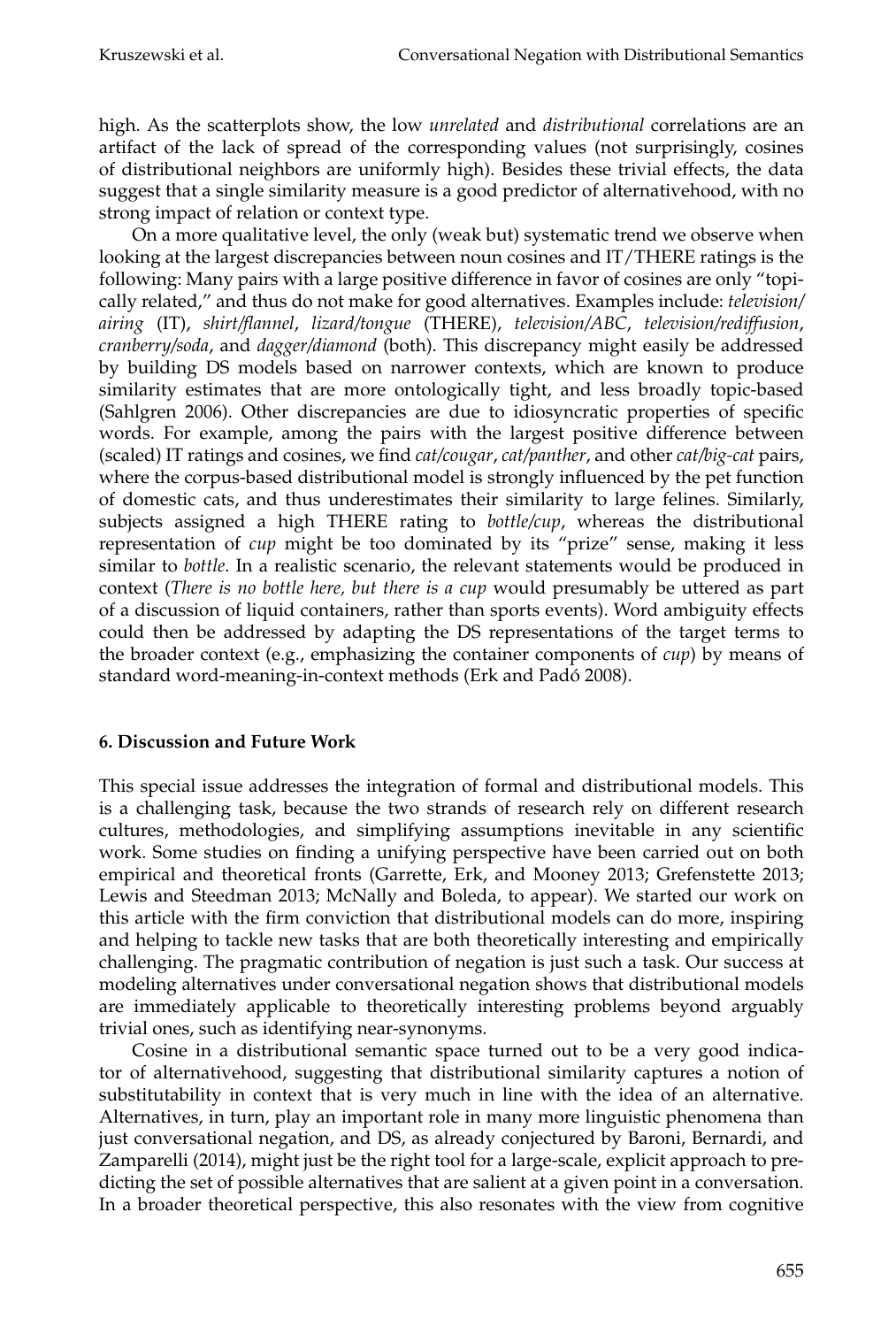science of the brain as an "analogy machine," constantly generating rough predictions about the next state of the world (or of a conversation), based on similarity matching between current information and representations in memory (Bar 2007; Hofstadter and Sander 2013).

In further research, we would like first of all to enlarge our human rating data set in order to make it more challenging to the plain DS similarity approach. Crucially, the current set lacks a sufficient number of synonyms, which will have very high DS similarity but should not make for plausible alternatives (*?This is not an automobile, it is a car*). Moreover, alternativehood is not necessarily symmetric (*There is no cat here, but there is an animal* is plausible, but *?There is no animal here, but there is a cat* sounds odd). Inverted pairs will obviously be a challenge to the symmetric cosine measure. We expect that, once we enrich the data set with such cases, plain DS similarity will no longer suffice, and we will have to rely on supervised approaches that currently seem almost superfluous.

Similarly, compositional methods were only very moderately useful to account for our current skeletal sentential contexts. Compositional, or, more generally, wordmeaning-in-context approaches (Erk 2010) will have a better chance to prove their worth if we extend the empirical base to include more informative contexts, and let longer constituents be under the scope of negation and/or in the alternative set (cf., *There is no bachelor here, but there is a. . . married man, ??unmarried man*).

From an empirical point of view, it will of course also be important to study conversational negations in more natural set-ups than the highly controlled experiment we designed.

From a theoretical point of view, the most pressing and interesting issue pertains to integrating what we observed empirically into a formal model. We think that, just like in standard approaches to semantics and discourse (Kamp and Reyle 1993; Ginzburg 2012), and as also recently advocated by McNally and Boleda (to appear), meaning in DS must be modeled in *dynamic* terms, that is, by considering how each utterance affects shared informational content as a coherent discourse unfolds. In particular, we assume that part of the meaning of a linguistic expression is given by a probability distribution over possible linguistic expressions that might follow. Negation, like other dynamic operators, changes this distribution by updating probabilities, according to a similarity function between the distributional representation of the negated expression and the vectors of possible continuations. Appealingly, distributional vectors, especially when contextualized with appropriate techniques, can account at once for generic conceptual aspects of meaning (if we are talking about dogs, other animals are a priori more relevant alternatives) as well as pragmatic and episodic factors (if the topic at hand is therapies for depression, pills might be perfectly coherent alternatives to dogs). Ideally, specific properties of negation and other operators should be induced from corpus data. In particular, the logical ("complement") constraint on negation might be captured by a non-linear scoring function that assigns very low probabilities to vectors that are too similar to the one of the negated element.

A formal-distributional unification strategy could build on the inquisitive approach to utterance meaning. Inquisitive semantics, which ultimately stems from the analysis of questions by Groenendijk and Stokhof (1984), is devised as a logical system able to characterize (some) conversation moves, and it recently received a complete axiomatization (Ciardelli and Roelofsen 2011). In particular, inquisitive semantics interprets a question as a partition of the set of possible worlds  $\{w_1,w_2\dots\}$  according to potential answers to the question, cf. Example (3a), where the relevant answer fragments are given in bold. A complete answer selects one of the sets in the partition (3b), while a partial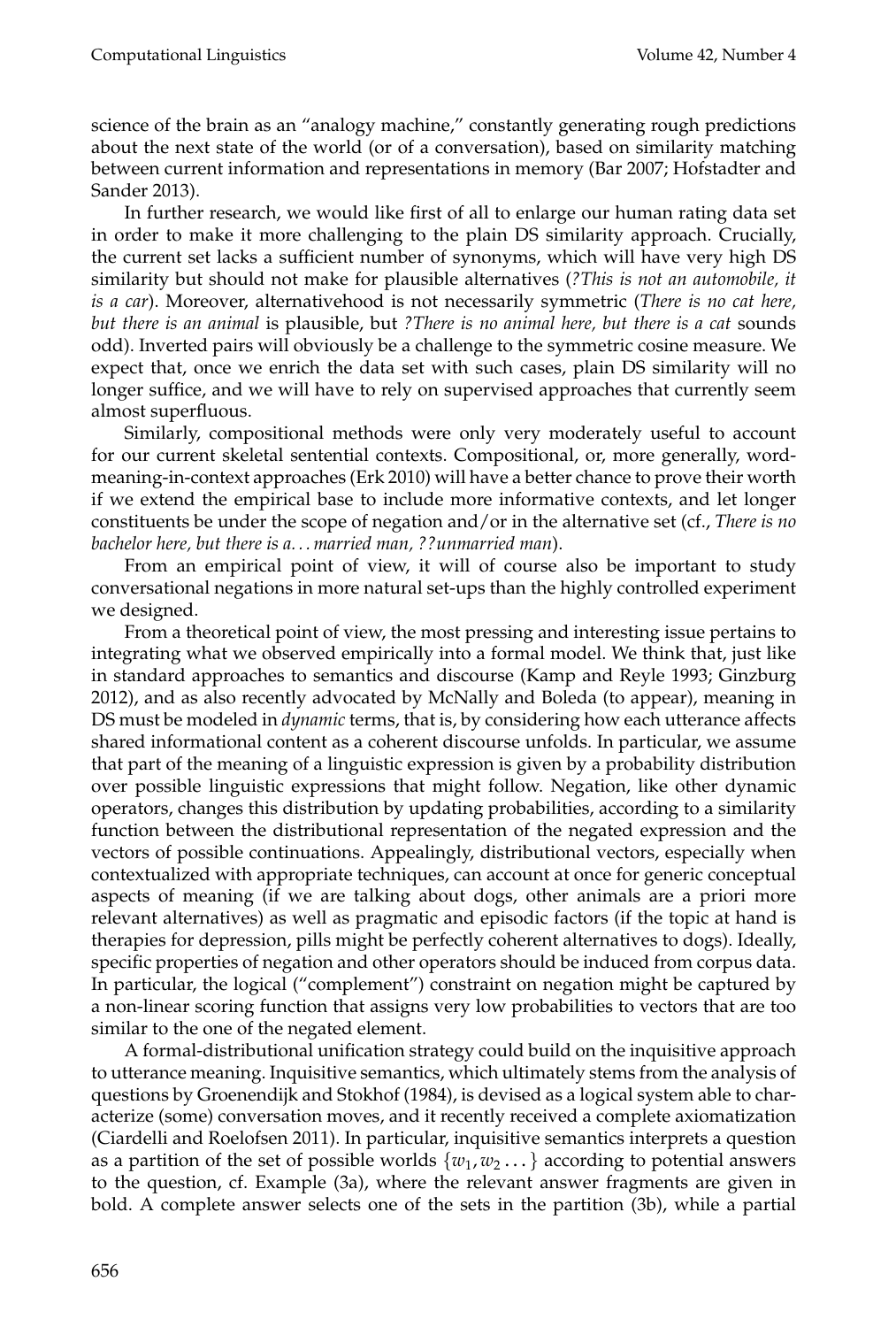one, e.g., Example (3c), just eliminates some of the possibilities. However, one could imagine an arguably more realistic system where negation does not just exclude one of the possibilities in question (as it does standardly in inquisitive semantics) but assigns different weights or probabilities to the remaining ones, as illustrated schematically in Example (3d), where darker shades of gray correspond to greater weight (probability) of the alternative proposition. As our article suggests, distributional models provide very strong cues for such weights.

(3) a. Question under discussion: *What is this?*

| bottle    | iar       | flask     | barrel    |          | cucumber  |          | mouse        |
|-----------|-----------|-----------|-----------|----------|-----------|----------|--------------|
| $w_i$     | $w_k$     | $w_l$     | $w_m$     | $\cdots$ | $w_n$     | $\cdots$ | $w_{\alpha}$ |
| $w_{i+1}$ | $w_{k+1}$ | $w_{l+1}$ | $w_{m+1}$ |          | $w_{n+1}$ |          | $w_{o+1}$    |
| $\cdots$  | $\cdots$  | $\cdots$  | $\cdots$  |          | $\cdots$  |          | $\cdots$     |

b. Affirmative statement: *This is a bottle.*

| bottle    | jar       | flask     | barrel    | cucumber                      | mouse        |
|-----------|-----------|-----------|-----------|-------------------------------|--------------|
| $w_i$     | $w_k$     | $w_{I}$   | $w_m$     | $w_n$<br>$\cdots$<br>$\cdots$ | $w_{\alpha}$ |
| $w_{i+1}$ | $w_{k+1}$ | $w_{l+1}$ | $w_{m+1}$ | $w_{n+1}$                     | $w_{o+1}$    |
| $\cdots$  | $\cdots$  | $\cdots$  | $\cdots$  | $\cdots$                      | $\cdots$     |

c. *This is not a bottle*, classical/inquisitive interpretation.

| bottle    | iar       | flask     | barrel    | cucumber         | mouse              |
|-----------|-----------|-----------|-----------|------------------|--------------------|
| $w_i$     | $w_k$     | $w_l$     | $w_m$     | $w_n$<br>$\cdot$ | $w_{o}$<br>$\cdot$ |
| $w_{i+1}$ | $w_{k+1}$ | $w_{l+1}$ | $w_{m+1}$ | $w_{n+1}$        | $w_{o+1}$          |
| $\cdots$  | $\cdots$  | $\cdots$  | $\cdots$  | $\ddots$         | $\ddotsc$          |

# d. *This is not a bottle*, probabilistic interpretation.

| bottle    | iar       | flask     | barrel    |          | cucumber  |          | mouse     |
|-----------|-----------|-----------|-----------|----------|-----------|----------|-----------|
| $w_i$     | $w_k$     | $w_l$     | $w_m$     | $\cdots$ | $w_n$     | $\cdots$ | $w_{o}$   |
| $w_{i+1}$ | $w_{k+1}$ | $w_{l+1}$ | $w_{m+1}$ |          | $w_{n+1}$ |          | $w_{o+1}$ |
| $\cdots$  | $\cdots$  | $\cdots$  | $\cdots$  |          | $\cdots$  |          | $\cdots$  |

From the point of view of linguistic analysis, a very important issue that remains to be settled is whether linguistic negation always evokes alternatives, and whether the latter are always determined by similarity. We conjecture this to be the case but also that, when negation takes wider scope, the range of alternatives becomes much broader and so does the notion of similarity that we must adopt. Consider:

- (4) a. I do not want to watch a movie this afternoon. . .
	- b. ... I want to study.
	- c. . . . I want to become an architect.

Example (4b) is a more coherent continuation for (4a) than (4c), and a very broad notion of similarity seems to be at work here as well (roughly, plausible alternatives to Example (4a) must involve activities that can be carried out in the span of an afternoon). It remains to be seen whether compositional distributional semantics is up to the task of modeling alternatives at this level of abstractness.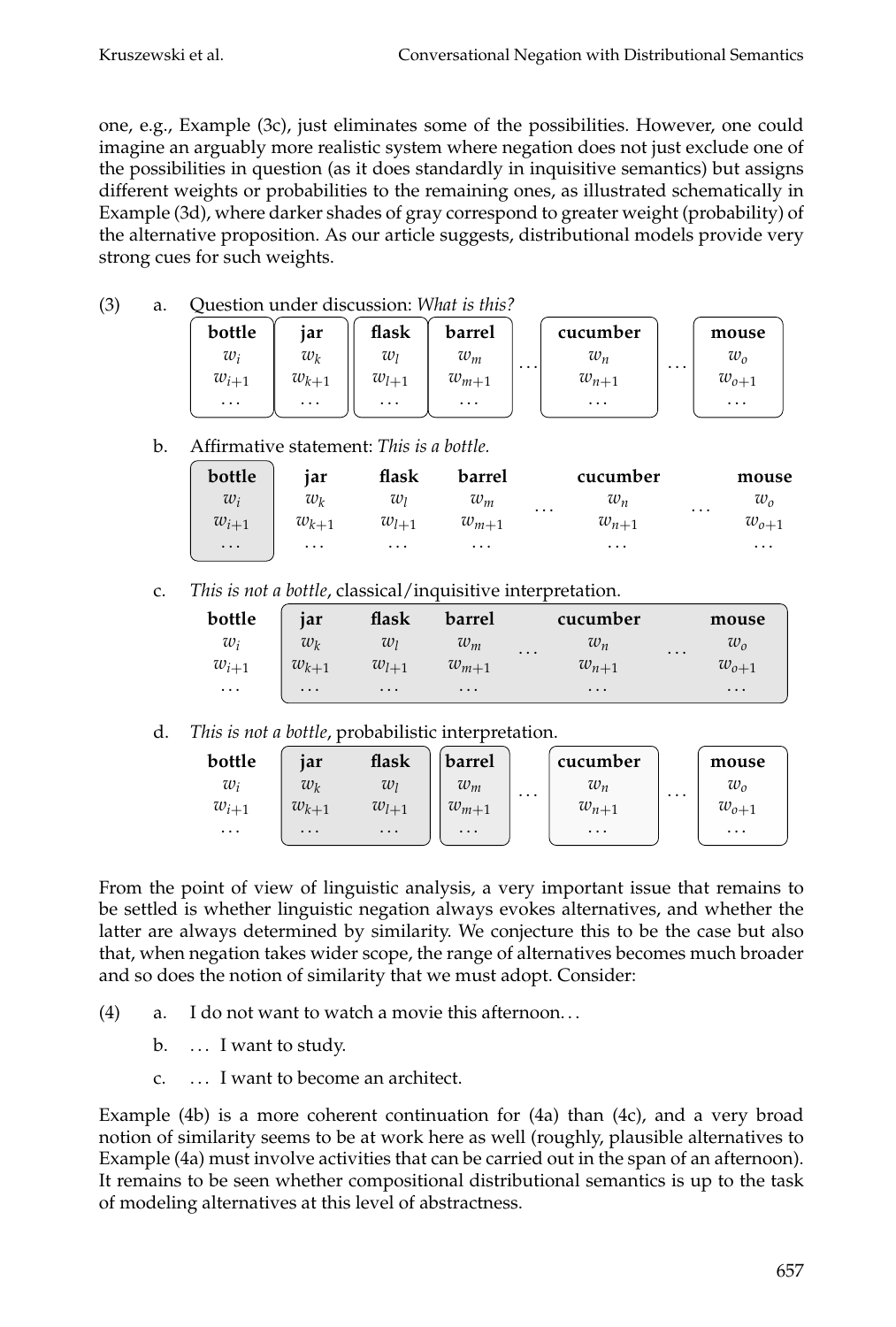From an applied perspective, an intriguing application of alternative prediction, suggested to us by Mark Steedman, would be to collect evidence about factoids from implicit contexts. Consider, for example, an information extraction system that is harvesting corpus data supporting the factoid *Pablo Picasso owns poodle*. Obviously, sentences directly stating this fact are the most informative. However, our results suggest that even *Pablo Picasso did not own a chihuahua* should bring (probabilistic) support to the given factoid, to the extent that *poodle* is a plausible alternative for *chihuahua*.

We recognize that the discussion in this conclusion is very speculative in nature, and much empirical and theoretical work remains to be done. However, we hope to have demonstrated that accounting for negation, far from being one of the weak points of this formalism, is one of the most exciting directions in the development of a fully linguistically motivated theory of distributional semantics.

Finally, we also hope that the community will not only be inspired by our modeling results, but will benefit from the data set of alternatives that we collected for this article.<sup>14</sup> For instance, an immediate use of the data set would be in constructing natural examples involving alternatives for theoretical or experimental research in semantics, pragmatics, and reasoning.

## **Acknowledgments**

Jacopo Romoli and Roberto Zamparelli first made us aware of the possible link between alternative semantics and DS. We got the inspiration to work on whether DS can capture alternatives under conversational negation from an informal talk given by Mark Steedman at the 2013 Dagstuhl Seminar on Computational Models of Language Meaning in Context, and from some remarks made by Hans Kamp in the same occasion. Hinrich Schütze first introduced the idea of *dynamic* DS at the same seminar. We thank Uri Hasson and Raquel Fernandez for important bibliographic advice. We had many illuminating discussions on related topics with Roberto Zamparelli, Gemma Boleda, Nick Asher, the Rovereto Composers, and the members of the intercontinental FLOSS reading group. Finally, we thank the reviewers for helpful comments. Our work is funded by ERC 2011 Starting Independent Research Grant no. 283554 (COMPOSES).

# **References**

Bar, Moshe. 2007. The proactive brain: Using analogies and associations to generate predictions. *[Trends in Cognitive Science](http://www.mitpressjournals.org/action/showLinks?crossref=10.1016%2Fj.tics.2007.05.005)*, 11(7):280–289.

Baroni, Marco. 2013. Composition in distributional semantics. *[Language and](http://www.mitpressjournals.org/action/showLinks?crossref=10.1111%2Flnc3.12050) [Linguistics Compass](http://www.mitpressjournals.org/action/showLinks?crossref=10.1111%2Flnc3.12050)*, 7(10):511–522.

- Baroni, Marco, Raffaella Bernardi, and Roberto Zamparelli. 2014. Frege in space: A program for compositional distributional semantics. *Linguistic Issues in Language Technology*, 9(6):5–110.
- Baroni, Marco, Georgiana Dinu, and Germán Kruszewski. 2014. Don't count, predict! A systematic comparison of context-counting vs. context-predicting semantic vectors. In *Proceedings of ACL*, pages 238–247, Baltimore, MD.
- Baroni, Marco and Alessandro Lenci. 2011. How we BLESSed distributional semantic evaluation. In *Proceedings of the EMNLP GEMS Workshop*, pages 1–10, Edinburgh.
- Baroni, Marco and Roberto Zamparelli. 2010. Nouns are vectors, adjectives are matrices: Representing adjective-noun constructions in semantic space. In *Proceedings of EMNLP*, pages 1183–1193, Boston, MA.
- Bullinaria, John and Joseph Levy. 2012. Extracting semantic representations from word co-occurrence statistics: Stop-lists, stemming and SVD. *[Behavior Research](http://www.mitpressjournals.org/action/showLinks?crossref=10.3758%2Fs13428-011-0183-8) [Methods](http://www.mitpressjournals.org/action/showLinks?crossref=10.3758%2Fs13428-011-0183-8)*, 44:890–907.
- Cherubini, Paolo and Alberto Mazzocco. 2003. L'effetto della somiglianza nella comprensione della negazione. *Giornale Italiano di Psicologia*, 2:327–353.

<sup>14</sup> The data set is available from the site of the Composes project: http://clic.cimec.unitn.it/composes.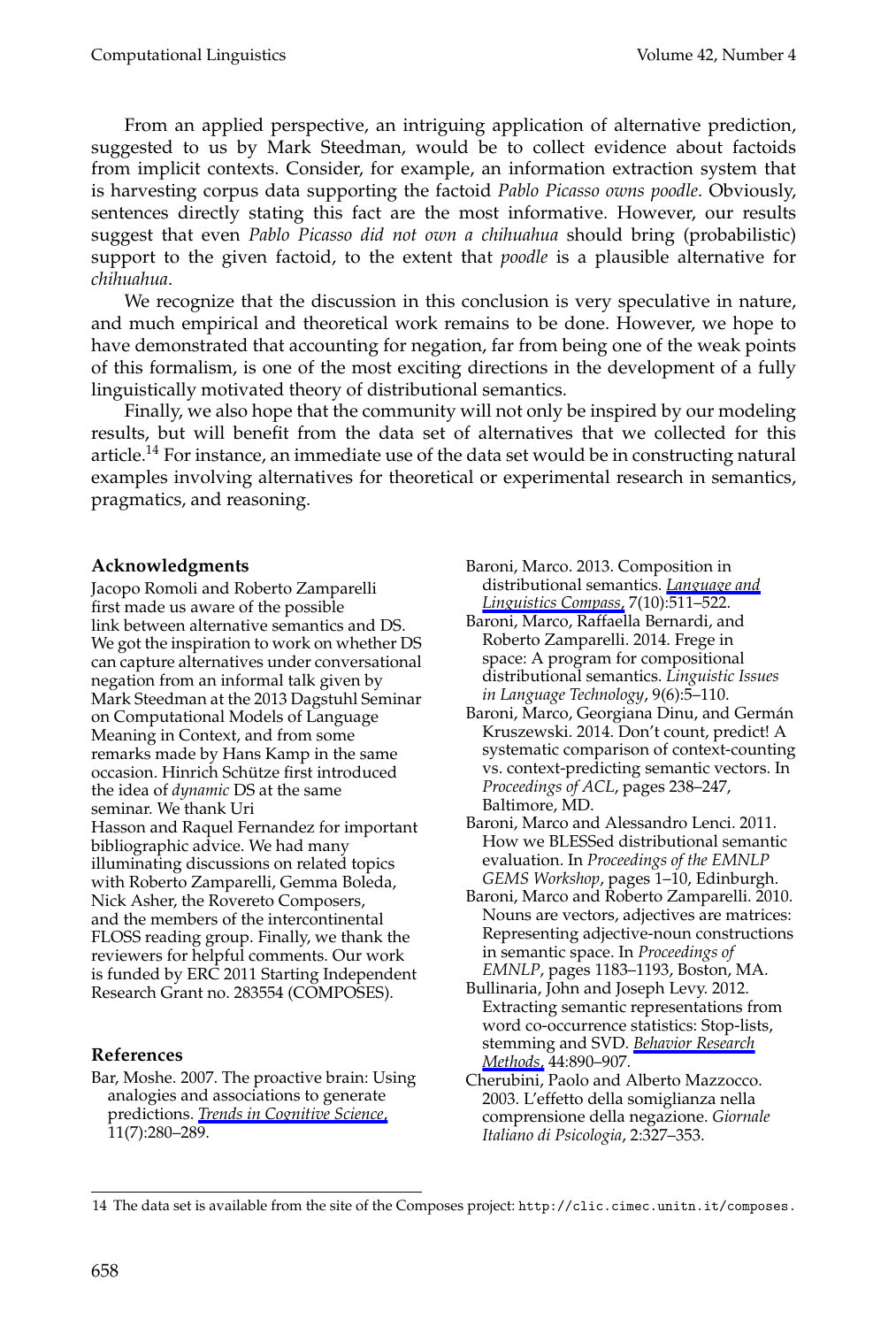Ciardelli, Ivano and Floris Roelofsen. 2011. Inquisitive logic. *[Journal of Philosophical](http://www.mitpressjournals.org/action/showLinks?crossref=10.1007%2Fs10992-010-9142-6) [Logic](http://www.mitpressjournals.org/action/showLinks?crossref=10.1007%2Fs10992-010-9142-6)*, 40(1):55–94.

Clark, Herbert. 1974. Semantics and comprehension. In *Current Trends in Linguistics*, volume 12. Mouton, pages 1291–1428.

Clark, Stephen, Bob Coecke, and Mehrnoosh Sadrzadeh. 2008. A compositional distributional model of meaning. In *Proceedings of the Second Symposium on Quantum Interaction*, pages 133–140, Oxford.

Coecke, Bob, Mehrnoosh Sadrzadeh, and Stephen Clark. 2010. Mathematical foundations for a compositional distributional model of meaning. *Linguistic Analysis*, 36:345–384.

Dinu, Georgiana, Nghia The Pham, and Marco Baroni. 2013. General estimation and evaluation of compositional distributional semantic models. In *Proceedings of ACL Workshop on Continuous Vector Space Models and their Compositionality*, pages 50–58, Sofia.

Drucker, Harris, Christopher Burges, Linda Kaufman, Alex Smola, and Vladimir Vapnik. 1996. Support vector regression machines. In *Proceedings of NIPS*, pages 155–161, Denver, CO.

Erk, Katrin. 2010. What is word meaning, really? (And how can distributional models help us describe it?). In *Proceedings of the EMNLP GEMS Workshop*, pages 17–26, Uppsala, Sweden.

Erk, Katrin. 2012. Vector space models of word meaning and phrase meaning: A survey. *[Language and Linguistics Compass](http://www.mitpressjournals.org/action/showLinks?crossref=10.1002%2Flnco.362)*, 6(10):635–653.

Erk, Katrin and Sebastian Padó. 2008. A structured vector space model for word meaning in context. In *Proceedings of EMNLP*, pages 897–906, Honolulu, HI.

Erk, Katrin, Sebastian Padó, and Ulrike Padó. 2010. A flexible, corpus-driven model of regular and inverse selectional preferences. *[Computational Linguistics](http://www.mitpressjournals.org/action/showLinks?system=10.1162%2Fcoli_a_00017)*, 36(4):723–763.

Evans, Jonathan. 1972. Interpretation and 'matching bias' in a reasoning task. *[Quarterly Journal of Experimental](http://www.mitpressjournals.org/action/showLinks?crossref=10.1080%2F00335557243000067) [Psychology](http://www.mitpressjournals.org/action/showLinks?crossref=10.1080%2F00335557243000067)*, 24:193–199.

Evans, Jonathan, John Clibbens, and Benjamin Rood. 1996. The role of implicit and explicit negation in conditional reasoning bias. *[Journal of Memory &](http://www.mitpressjournals.org/action/showLinks?crossref=10.1006%2Fjmla.1996.0022) [Language](http://www.mitpressjournals.org/action/showLinks?crossref=10.1006%2Fjmla.1996.0022)*, 35:392–409.

Evert, Stefan. 2005. *The Statistics of Word Cooccurrences*. Ph.D dissertation, Stuttgart University.

Ferguson, Heather, Anthony Sanford, and Hartmut Leuthold. 2008. Eye-movements and ERPs reveal the time course of processing negation and remitting counterfactual worlds. *[Brain Research](http://www.mitpressjournals.org/action/showLinks?crossref=10.1016%2Fj.brainres.2008.07.099)*, 1236:113–125.

Garrette, Dan, Katrin Erk, and Ray Mooney. 2013. A formal approach to linking logical form and vector-space lexical semantics. In H. Bunt, J. Bos, and S. Pulman, editors, *Computing Meaning, Vol. 4*. Springer, Berlin, pages 27–48.

Ginzburg, Jonathan. 2012. *The Interactive Stance*. Oxford University Press.

Golub, Gene and Charles Van Loan. 1996. *Matrix Computations (3rd ed.)*. JHU Press, Baltimore, MD.

Grefenstette, Edward. 2013. Towards a formal distributional semantics: Simulating logical calculi with tensors. In *Proceedings of \*SEM*, pages 1–10, Atlanta, GA.

Grice, Paul. 1975. Logic and conversation. In Peter Cole and Jerry L. Morgan, editors, *Syntax and Semantics III: Speech Acts*. Academic Press, New York, pages 41–58.

Groenendijk, Jeroen and Martin Stokhof. 1984. *Studies on the Semantics of Questions and the Pragmatics of Answers*. Ph.D. thesis, Universiteit van Amsterdam.

Guevara, Emiliano. 2010. A regression model of adjective-noun compositionality in distributional semantics. In *Proceedings of the EMNLP GEMS Workshop*, pages 33–37, Uppsala.

Hermann, Karl Moritz, Edward Grefenstette, and Phil Blunsom. 2013. "Not not bad" is not "bad": A distributional account of negation. In *Proceedings of ACL Workshop on Continuous Vector Space Models and their Compositionality*, pages 74–82, Sofia.

Hofstadter, Douglas and Emmanuel Sander. 2013. *Surfaces and Essences: Analogy as the Fuel and Fire of Thinking*. Basic Books, New York.

Horn, Laurence. 1972. *On the Semantics Properties of the Logical Operators in English*. Ph.D. dissertation, Indiana University Linguistics Club.

Hovy, Ed. 2010. Negation and modality in distributional semantics. In *Proceedings of the Workshop on Negation and Speculation in Natural Language Processing*, page 50, Uppsala.

Kamp, Hans and Uwe Reyle. 1993. *From Discourse to Logic: Introduction to Model-Theoretic Semantics of Natural Language, Formal Logic and Discourse Representation Theory*. Kluwer, Dordrecht.